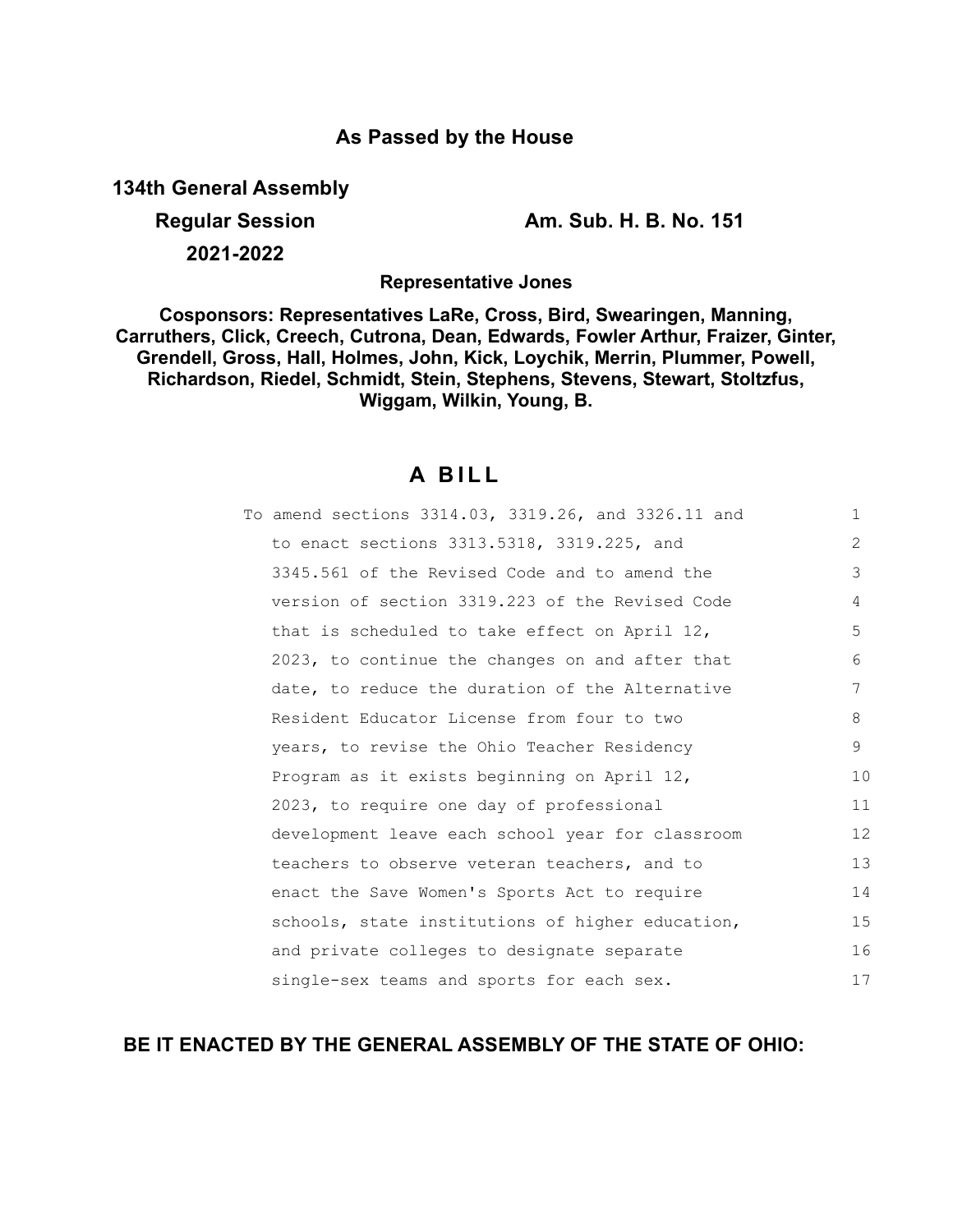| Section 1. That sections 3314.03, 3319.223, 3319.26, and         | 18 |
|------------------------------------------------------------------|----|
| 3326.11 be amended and sections 3313.5318, 3319.225, and         | 19 |
| 3345.561 of the Revised Code be enacted to read as follows:      | 20 |
| Sec. 3313.5318. (A) Each school that participates in             | 21 |
| athletic competitions or events administered by an organization  | 22 |
| that regulates interscholastic athletic conferences or events    | 23 |
| shall designate interscholastic athletic teams based on the sex  | 24 |
| of the participants as follows:                                  | 25 |
| (1) Separate teams for participants of the female sex            | 26 |
| within female sports divisions;                                  | 27 |
| (2) Separate teams for participants of the male sex within       | 28 |
| male sports divisions;                                           | 29 |
| (3) If applicable, co-ed teams for participants of the           | 30 |
| female and male sexes within co-ed sports divisions.             | 31 |
| (B) No school, interscholastic conference, or organization       | 32 |
| that regulates interscholastic athletics shall permit            | 33 |
| individuals of the male sex to participate on athletic teams or  | 34 |
| in athletic competitions designated only for participants of the | 35 |
| female sex.                                                      | 36 |
| (C) If a participant's sex is disputed, the participant          | 37 |
| shall establish the participant's sex by presenting a signed     | 38 |
| physician's statement indicating the participant's sex based     | 39 |
| upon only the following:                                         | 40 |
| (1) The participant's internal and external reproductive         | 41 |
| anatomy;                                                         | 42 |
| (2) The participant's normal endogenously produced levels        | 43 |
| of testosterone;                                                 | 44 |
| (3) An analysis of the participant's genetic makeup.             | 45 |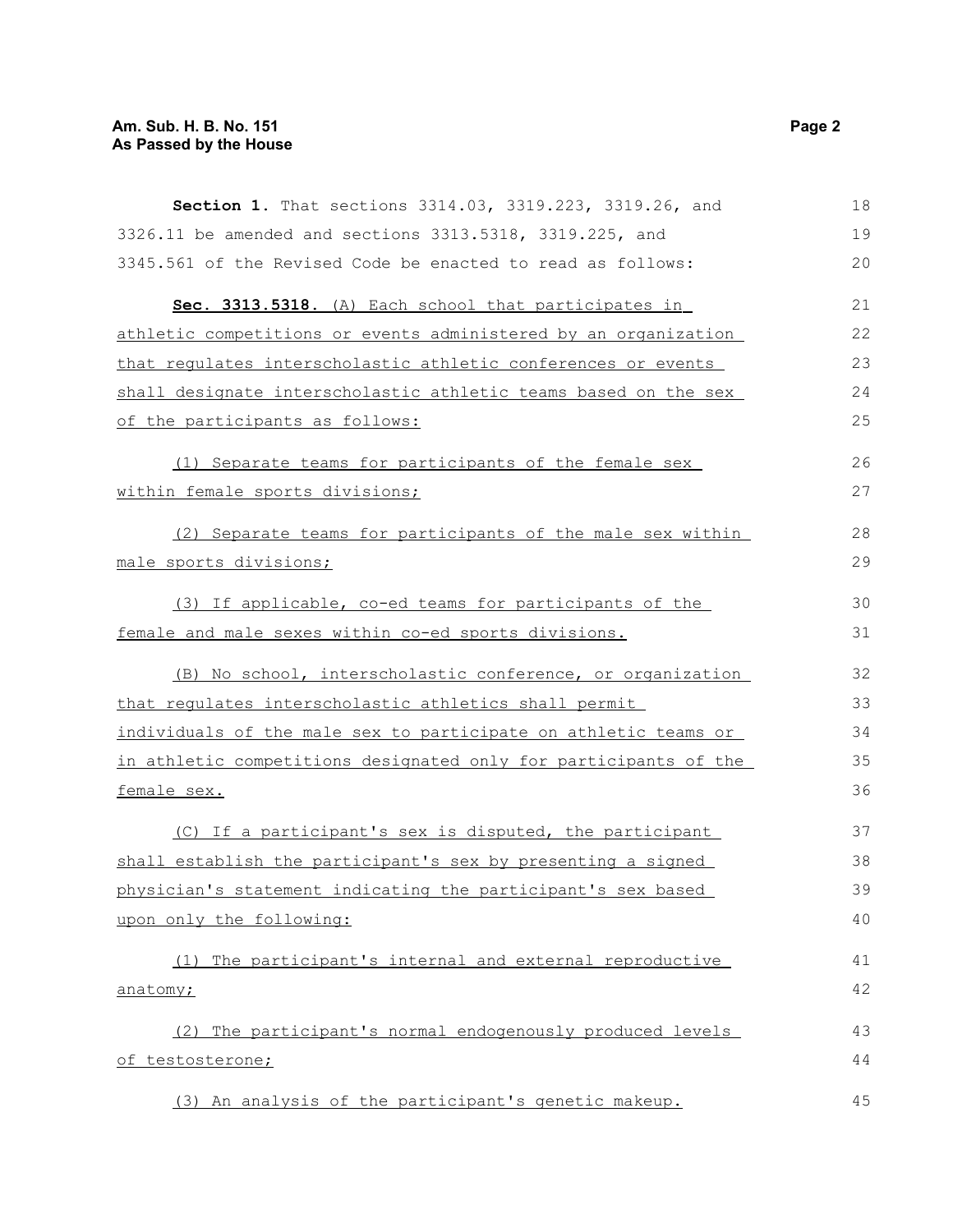### **Am. Sub. H. B. No. 151 Page 3 As Passed by the House**

| (D) No agency or political subdivision of the state and no       | 46 |
|------------------------------------------------------------------|----|
| accrediting organization or athletic association that operates   | 47 |
| or has business activities in this state shall process a         | 48 |
| complaint, begin an investigation, or take any other adverse     | 49 |
| action against a school or school district for maintaining       | 50 |
| separate single-sex interscholastic athletic teams or sports.    | 51 |
| (E)(1) Any participant who is deprived of an athletic            | 52 |
| opportunity or suffers a direct or indirect harm as a result of  | 53 |
| a violation of this section shall have a private cause of action | 54 |
| for injunctive relief, damages, and any other relief available   | 55 |
| against the school, school district, interscholastic conference, | 56 |
| or organization that regulates interscholastic athletics.        | 57 |
| (2) Any participant who is subject to retaliation or other       | 58 |
| adverse action by a school, school district, interscholastic     | 59 |
| conference, or organization that regulates interscholastic       | 60 |
| athletics as a result of reporting a violation of this section   | 61 |
| shall have a private cause of action for injunctive relief,      | 62 |
| damages, and any other relief available against the entity that  | 63 |
| takes the retaliatory or other adverse action.                   | 64 |
| (3) Any school or school district that suffers any direct        | 65 |
| or indirect harm as a result of a violation of division (D) of   | 66 |
| this section shall have a private cause of action for injunctive | 67 |
| relief, damages, and any other relief available against the      | 68 |
| agency, political subdivision, accrediting organization, or      | 69 |
| athletic association that violates that division.                | 70 |
| (F) Any civil action brought as a result of a violation of       | 71 |
| this section shall be initiated within two years after the date  | 72 |
| on which the violation occurs. Persons or organizations who      | 73 |
| prevail on a claim brought pursuant to this section shall be     | 74 |
| entitled to monetary damages, including for any psychological,   | 75 |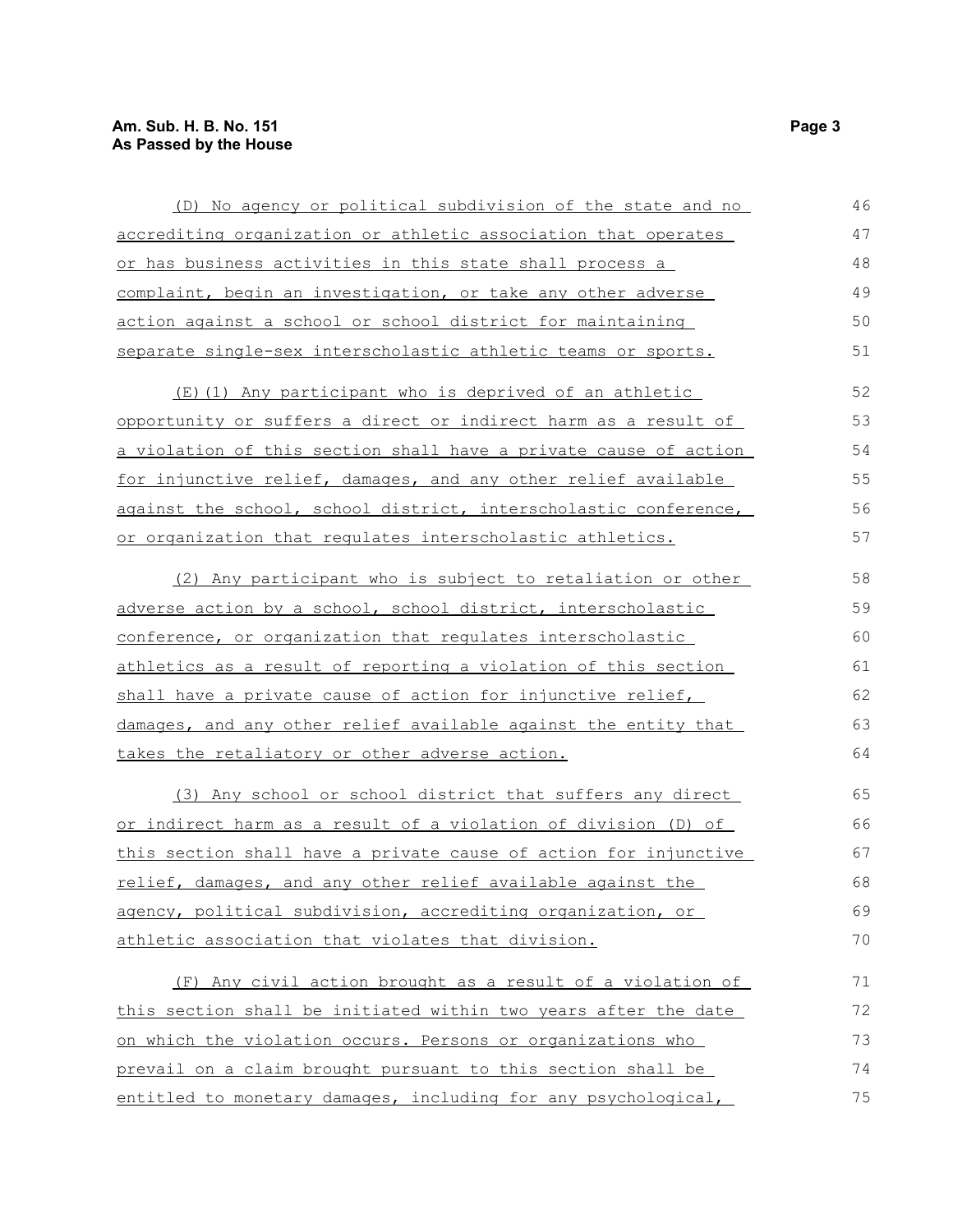## **Am. Sub. H. B. No. 151 Page 4 As Passed by the House**

| emotional, or physical harm suffered, reasonable attorney's fees | 76  |
|------------------------------------------------------------------|-----|
| and costs, and any other appropriate relief.                     | 77  |
| Sec. 3314.03. A copy of every contract entered into under        | 78  |
| this section shall be filed with the superintendent of public    | 79  |
| instruction. The department of education shall make available on | 80  |
| its web site a copy of every approved, executed contract filed   | 81  |
| with the superintendent under this section.                      | 82  |
| (A) Each contract entered into between a sponsor and the         | 83  |
| governing authority of a community school shall specify the      | 84  |
| following:                                                       | 85  |
| (1) That the school shall be established as either of the        | 86  |
| following:                                                       | 87  |
| (a) A nonprofit corporation established under Chapter            | 88  |
| 1702. of the Revised Code, if established prior to April 8,      | 89  |
| 2003;                                                            | 90  |
| (b) A public benefit corporation established under Chapter       | 91  |
| 1702. of the Revised Code, if established after April 8, 2003.   | 92  |
| (2) The education program of the school, including the           | 93  |
| school's mission, the characteristics of the students the school | 94  |
| is expected to attract, the ages and grades of students, and the | 95  |
| focus of the curriculum;                                         | 96  |
| (3) The academic goals to be achieved and the method of          | 97  |
| measurement that will be used to determine progress toward those | 98  |
| goals, which shall include the statewide achievement             | 99  |
| assessments;                                                     | 100 |
| (4) Performance standards, including but not limited to          | 101 |
| all applicable report card measures set forth in section 3302.03 | 102 |
| or 3314.017 of the Revised Code, by which the success of the     | 103 |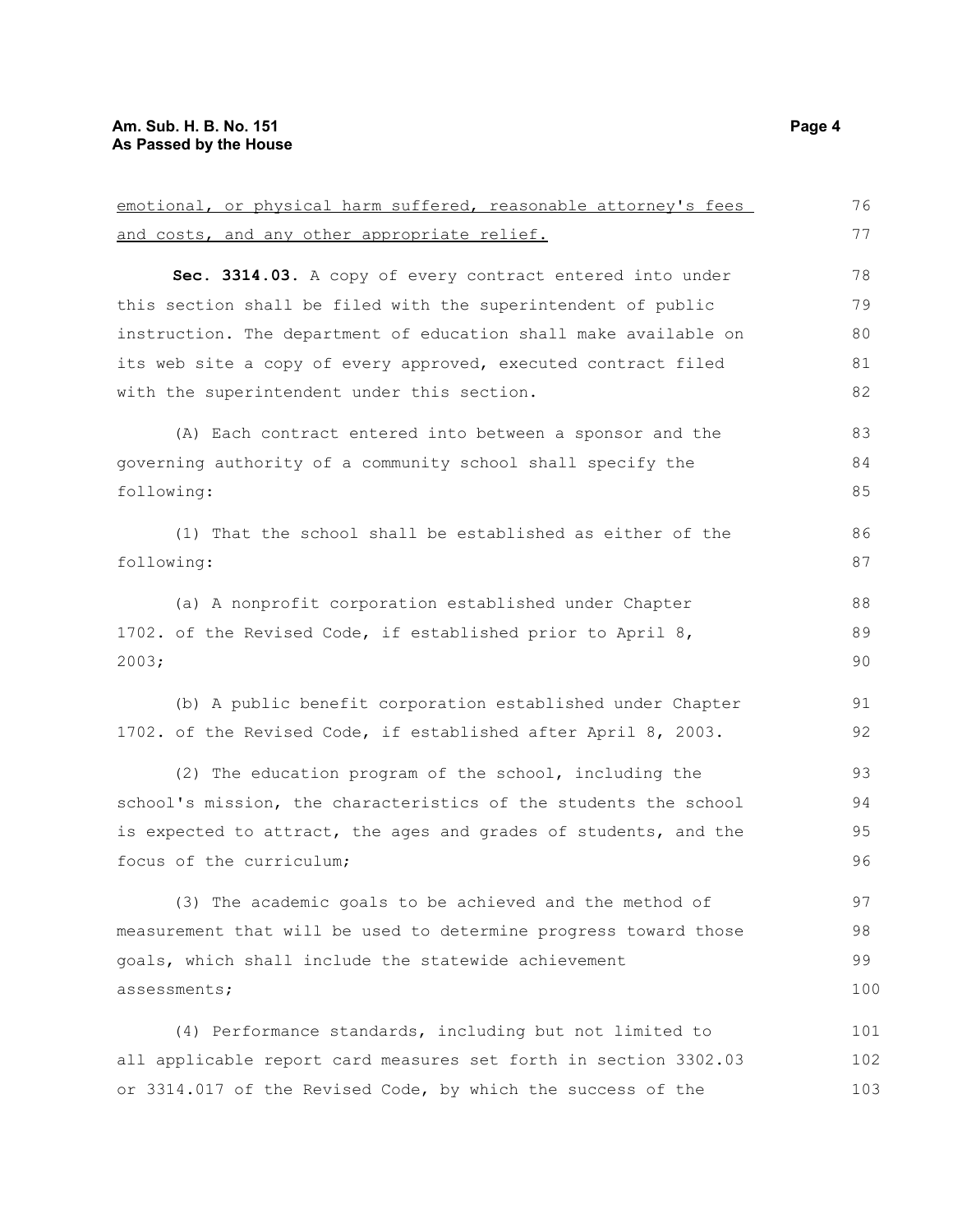school will be evaluated by the sponsor; (5) The admission standards of section 3314.06 of the Revised Code and, if applicable, section 3314.061 of the Revised Code; (6)(a) Dismissal procedures; (b) A requirement that the governing authority adopt an attendance policy that includes a procedure for automatically withdrawing a student from the school if the student without a legitimate excuse fails to participate in seventy-two consecutive hours of the learning opportunities offered to the student. (7) The ways by which the school will achieve racial and ethnic balance reflective of the community it serves; (8) Requirements for financial audits by the auditor of state. The contract shall require financial records of the school to be maintained in the same manner as are financial records of school districts, pursuant to rules of the auditor of state. Audits shall be conducted in accordance with section 117.10 of the Revised Code. (9) An addendum to the contract outlining the facilities to be used that contains at least the following information: (a) A detailed description of each facility used for instructional purposes; (b) The annual costs associated with leasing each facility that are paid by or on behalf of the school; (c) The annual mortgage principal and interest payments that are paid by the school; 104 105 106 107 108 109 110 111 112 113 114 115 116 117 118 119 120 121 122 123 124 125 126 127 128 129 130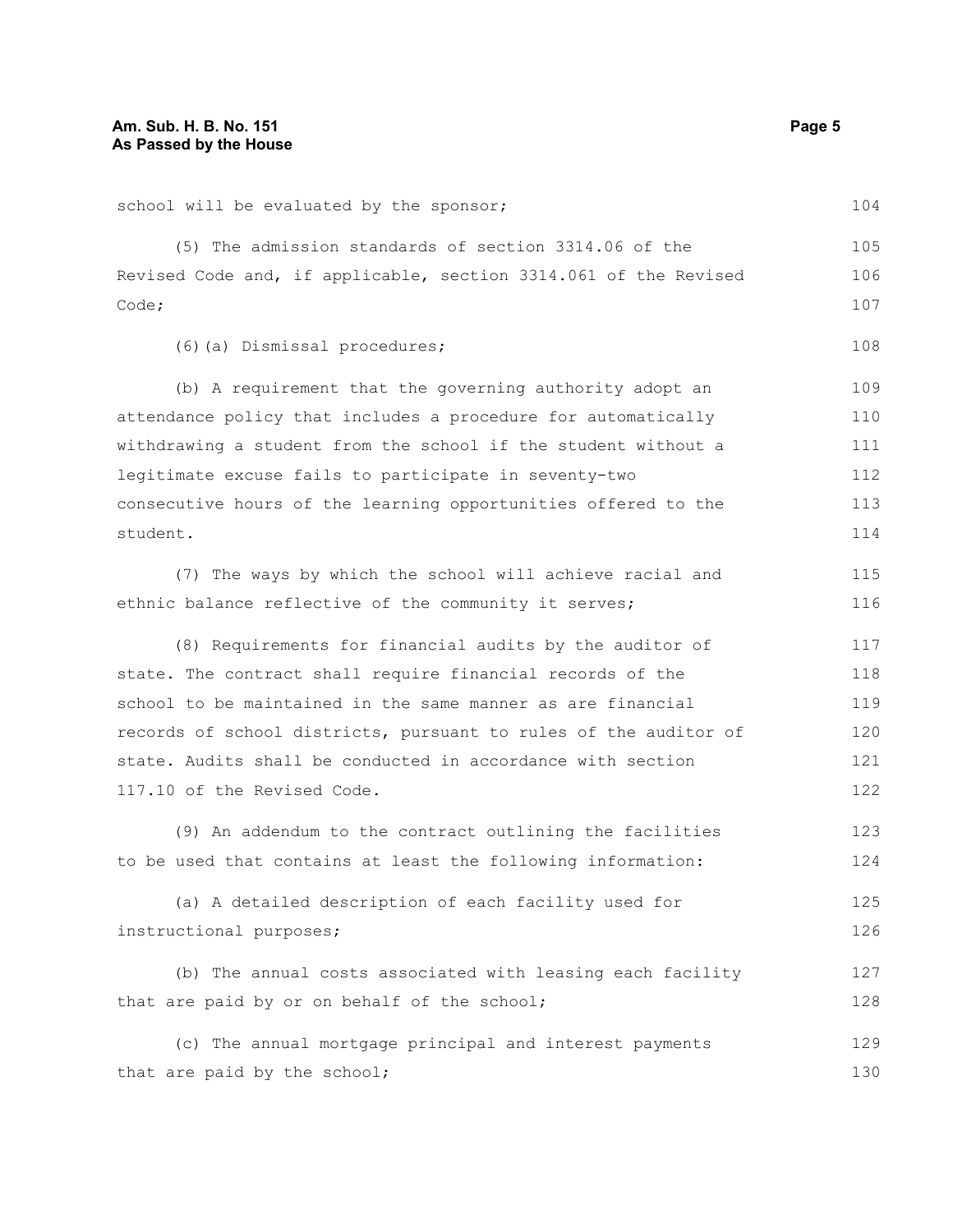| (d) The name of the lender or landlord, identified as           | 131 |
|-----------------------------------------------------------------|-----|
| such, and the lender's or landlord's relationship to the        | 132 |
| operator, if any.                                               | 133 |
| (10) Qualifications of teachers, including a requirement        | 134 |
| that the school's classroom teachers be licensed in accordance  | 135 |
| with sections 3319.22 to 3319.31 of the Revised Code, except    | 136 |
| that a community school may engage noncertificated persons to   | 137 |
| teach up to twelve hours or forty hours per week pursuant to    | 138 |
| section 3319.301 of the Revised Code.                           | 139 |
| (11) That the school will comply with the following             | 140 |
| requirements:                                                   | 141 |
| (a) The school will provide learning opportunities to a         | 142 |
| minimum of twenty-five students for a minimum of nine hundred   | 143 |
| twenty hours per school year.                                   | 144 |
| (b) The governing authority will purchase liability             | 145 |
| insurance, or otherwise provide for the potential liability of  | 146 |
| the school.                                                     | 147 |
| (c) The school will be nonsectarian in its programs,            | 148 |
| admission policies, employment practices, and all other         | 149 |
| operations, and will not be operated by a sectarian school or   | 150 |
| religious institution.                                          | 151 |
| (d) The school will comply with sections 9.90, 9.91,            | 152 |
| 109.65, 121.22, 149.43, 2151.357, 2151.421, 2313.19, 3301.0710, | 153 |
| 3301.0711, 3301.0712, 3301.0715, 3301.0729, 3301.948, 3302.037, | 154 |
| 3313.472, 3313.50, 3313.539, 3313.5310, 3313.608, 3313.609,     | 155 |
| 3313.6012, 3313.6013, 3313.6014, 3313.6015, 3313.6020,          | 156 |
| 3313.6024, 3313.6025, 3313.6026, 3313.643, 3313.648, 3313.6411, | 157 |
| 3313.66, 3313.661, 3313.662, 3313.666, 3313.667, 3313.668,      | 158 |
| 3313.669, 3313.6610, 3313.67, 3313.671, 3313.672, 3313.673,     | 159 |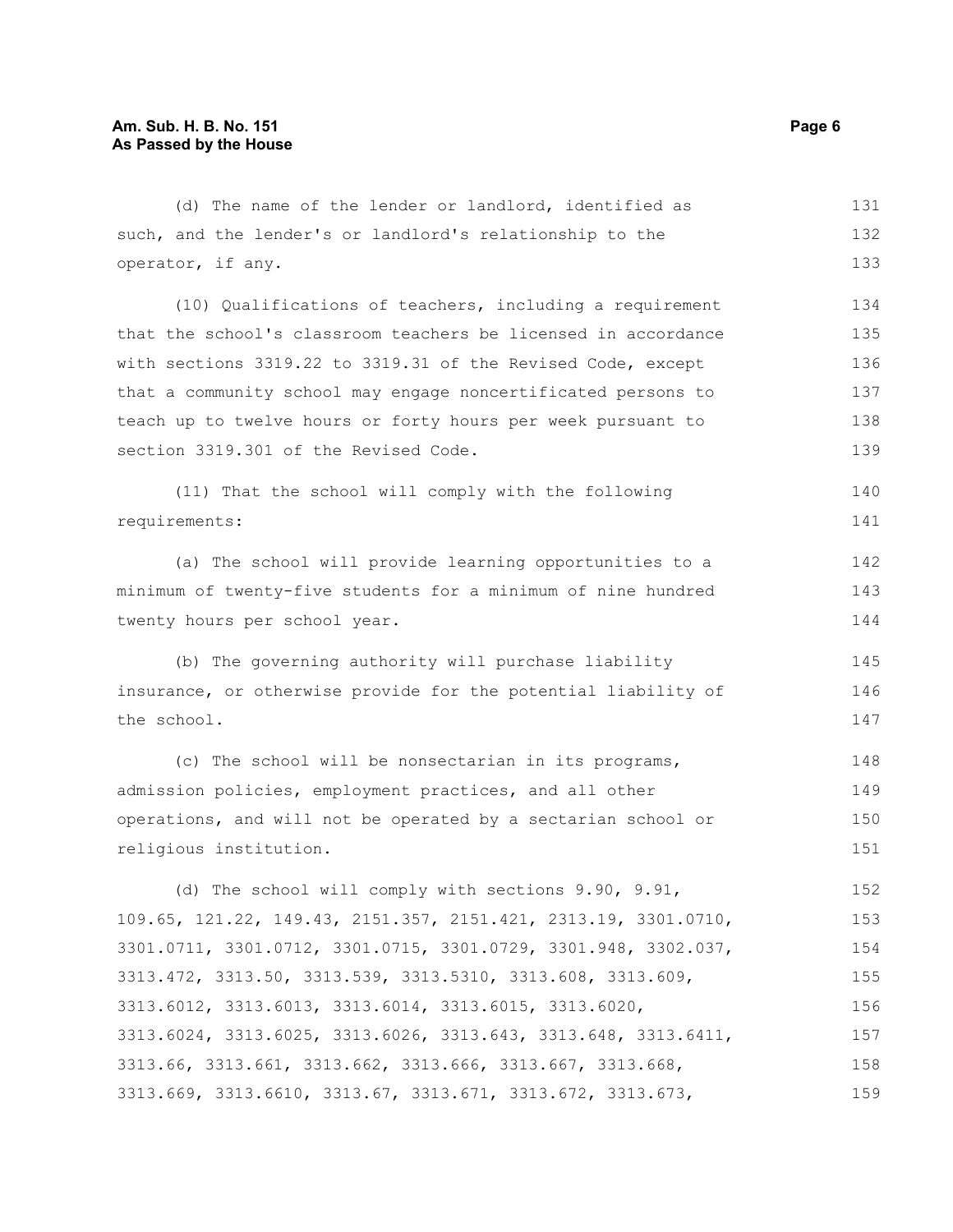| 3313.69, 3313.71, 3313.716, 3313.718, 3313.719, 3313.7112,       | 160 |
|------------------------------------------------------------------|-----|
| 3313.721, 3313.80, 3313.814, 3313.816, 3313.817, 3313.818,       | 161 |
| 3313.86, 3313.89, 3313.96, 3319.073, 3319.077, 3319.078,         | 162 |
| 3319.225, 3319.238, 3319.318, 3319.321, 3319.39, 3319.391,       | 163 |
| 3319.393, 3319.41, 3319.46, 3320.01, 3320.02, 3320.03, 3321.01,  | 164 |
| 3321.041, 3321.13, 3321.14, 3321.141, 3321.17, 3321.18, 3321.19, | 165 |
| 3323.251, 3327.10, 4111.17, 4113.52, 5502.262, and 5705.391 and  | 166 |
| Chapters 117., 1347., 2744., 3365., 3742., 4112., 4123., 4141.,  | 167 |
| and 4167. of the Revised Code as if it were a school district    | 168 |
| and will comply with section 3301.0714 of the Revised Code in    | 169 |
| the manner specified in section 3314.17 of the Revised Code.     | 170 |
| (e) The school shall comply with Chapter 102. and section        | 171 |
| 2921.42 of the Revised Code.                                     | 172 |
| (f) The school will comply with sections 3313.61,                | 173 |
| 3313.611, 3313.614, 3313.617, 3313.618, and 3313.6114 of the     | 174 |
| Revised Code, except that for students who enter ninth grade for | 175 |
| the first time before July 1, 2010, the requirement in sections  | 176 |
| 3313.61 and 3313.611 of the Revised Code that a person must      | 177 |
| successfully complete the curriculum in any high school prior to | 178 |
| receiving a high school diploma may be met by completing the     | 179 |
| curriculum adopted by the governing authority of the community   | 180 |
| school rather than the curriculum specified in Title XXXIII of   | 181 |
| the Revised Code or any rules of the state board of education.   | 182 |
| Beginning with students who enter ninth grade for the first time | 183 |
| on or after July 1, 2010, the requirement in sections 3313.61    | 184 |
| and 3313.611 of the Revised Code that a person must successfully | 185 |
| complete the curriculum of a high school prior to receiving a    | 186 |
| high school diploma shall be met by completing the requirements  | 187 |
| prescribed in section 3313.6027 and division (C) of section      | 188 |
| 3313.603 of the Revised Code, unless the person qualifies under  | 189 |
| division (D) or (F) of that section. Each school shall comply    | 190 |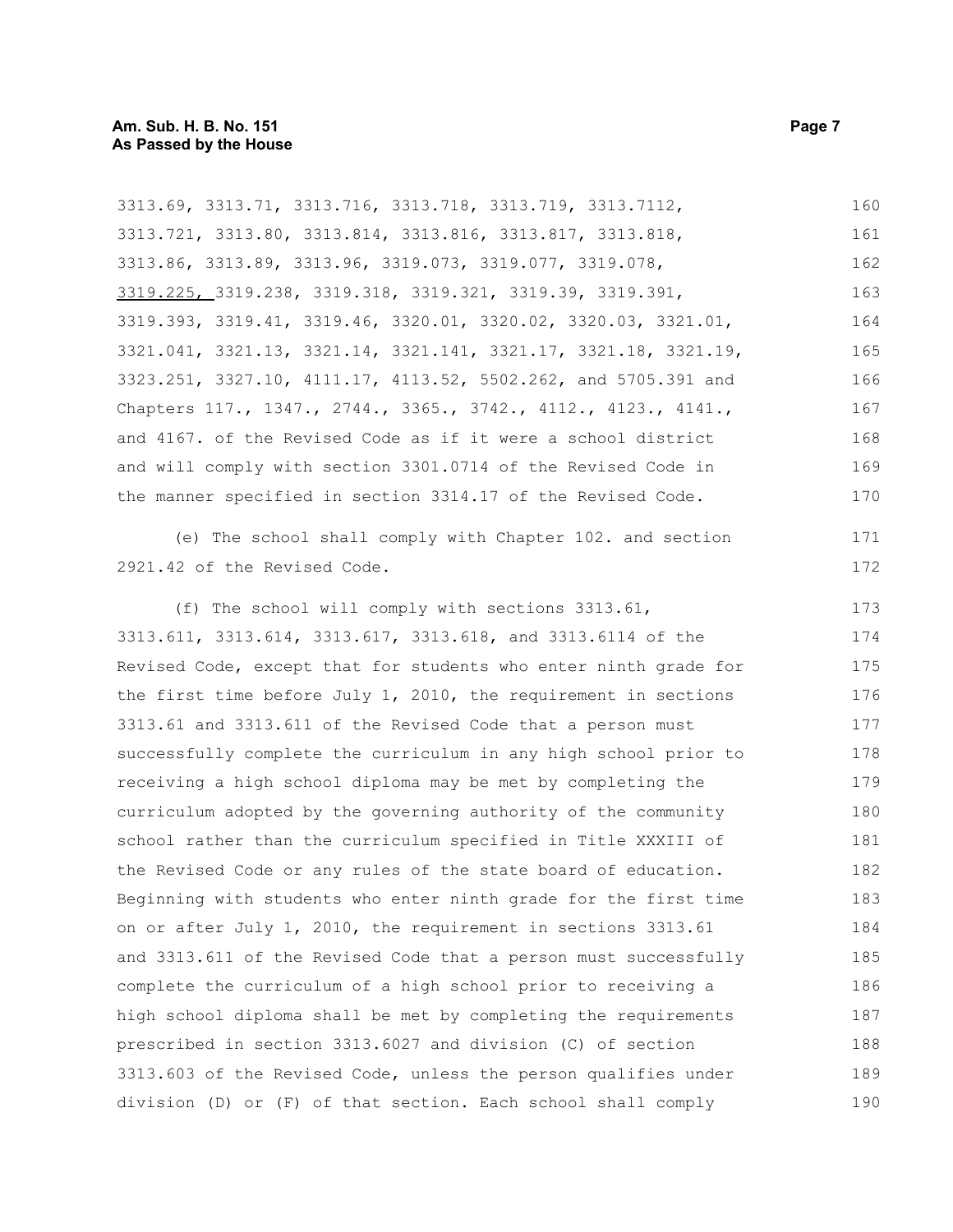#### **Am. Sub. H. B. No. 151 Page 8 As Passed by the House**

with the plan for awarding high school credit based on demonstration of subject area competency, and beginning with the 2017-2018 school year, with the updated plan that permits students enrolled in seventh and eighth grade to meet curriculum requirements based on subject area competency adopted by the state board of education under divisions (J)(1) and (2) of section 3313.603 of the Revised Code. Beginning with the 2018- 2019 school year, the school shall comply with the framework for granting units of high school credit to students who demonstrate subject area competency through work-based learning experiences, internships, or cooperative education developed by the department under division (J)(3) of section 3313.603 of the Revised Code. 191 192 193 194 195 196 197 198 199 200 201 202 203

(g) The school governing authority will submit within four months after the end of each school year a report of its activities and progress in meeting the goals and standards of divisions (A)(3) and (4) of this section and its financial status to the sponsor and the parents of all students enrolled in the school.

(h) The school, unless it is an internet- or computerbased community school, will comply with section 3313.801 of the Revised Code as if it were a school district.

(i) If the school is the recipient of moneys from a grant awarded under the federal race to the top program, Division  $(A)$ , Title XIV, Sections 14005 and 14006 of the "American Recovery and Reinvestment Act of 2009," Pub. L. No. 111-5, 123 Stat. 115, the school will pay teachers based upon performance in accordance with section 3317.141 and will comply with section 3319.111 of the Revised Code as if it were a school district. 213 214 215 216 217 218 219

(j) If the school operates a preschool program that is 220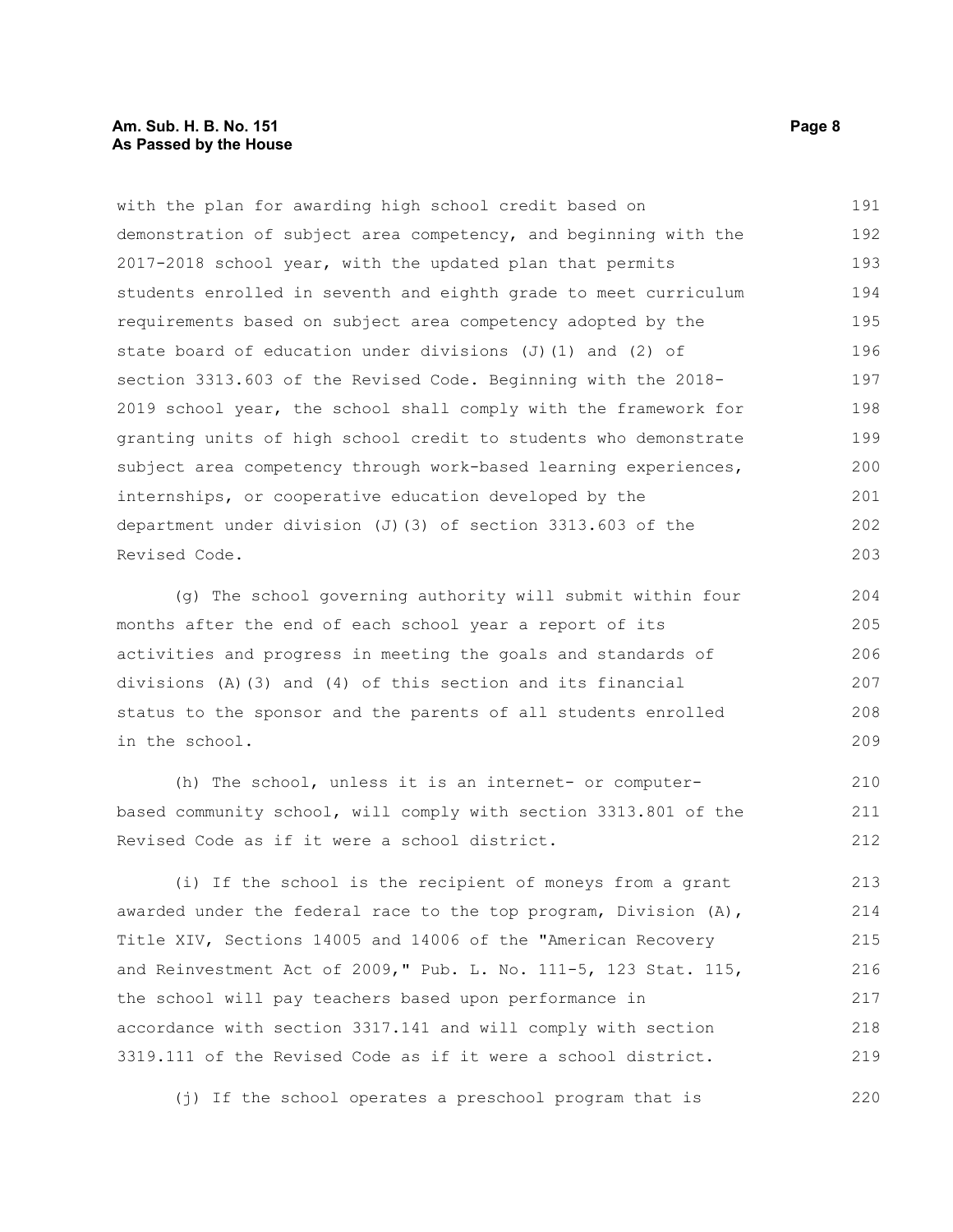#### **Am. Sub. H. B. No. 151 Page 9 As Passed by the House**

licensed by the department of education under sections 3301.52 to 3301.59 of the Revised Code, the school shall comply with sections 3301.50 to 3301.59 of the Revised Code and the minimum standards for preschool programs prescribed in rules adopted by the state board under section 3301.53 of the Revised Code. 221 222 223 224 225

(k) The school will comply with sections 3313.6021 and 3313.6023 of the Revised Code as if it were a school district unless it is either of the following: 226 227 228

(i) An internet- or computer-based community school;

(ii) A community school in which a majority of the enrolled students are children with disabilities as described in division (A)(4)(b) of section 3314.35 of the Revised Code. 230 231 232

(l) The school will comply with section 3321.191 of the Revised Code, unless it is an internet- or computer-based community school that is subject to section 3314.261 of the Revised Code. 233 234 235 236

(12) Arrangements for providing health and other benefits to employees; 237 238

(13) The length of the contract, which shall begin at the beginning of an academic year. No contract shall exceed five years unless such contract has been renewed pursuant to division (E) of this section. 239 240 241 242

(14) The governing authority of the school, which shall be responsible for carrying out the provisions of the contract; 243 244

(15) A financial plan detailing an estimated school budget for each year of the period of the contract and specifying the total estimated per pupil expenditure amount for each such year. 245 246 247

(16) Requirements and procedures regarding the disposition 248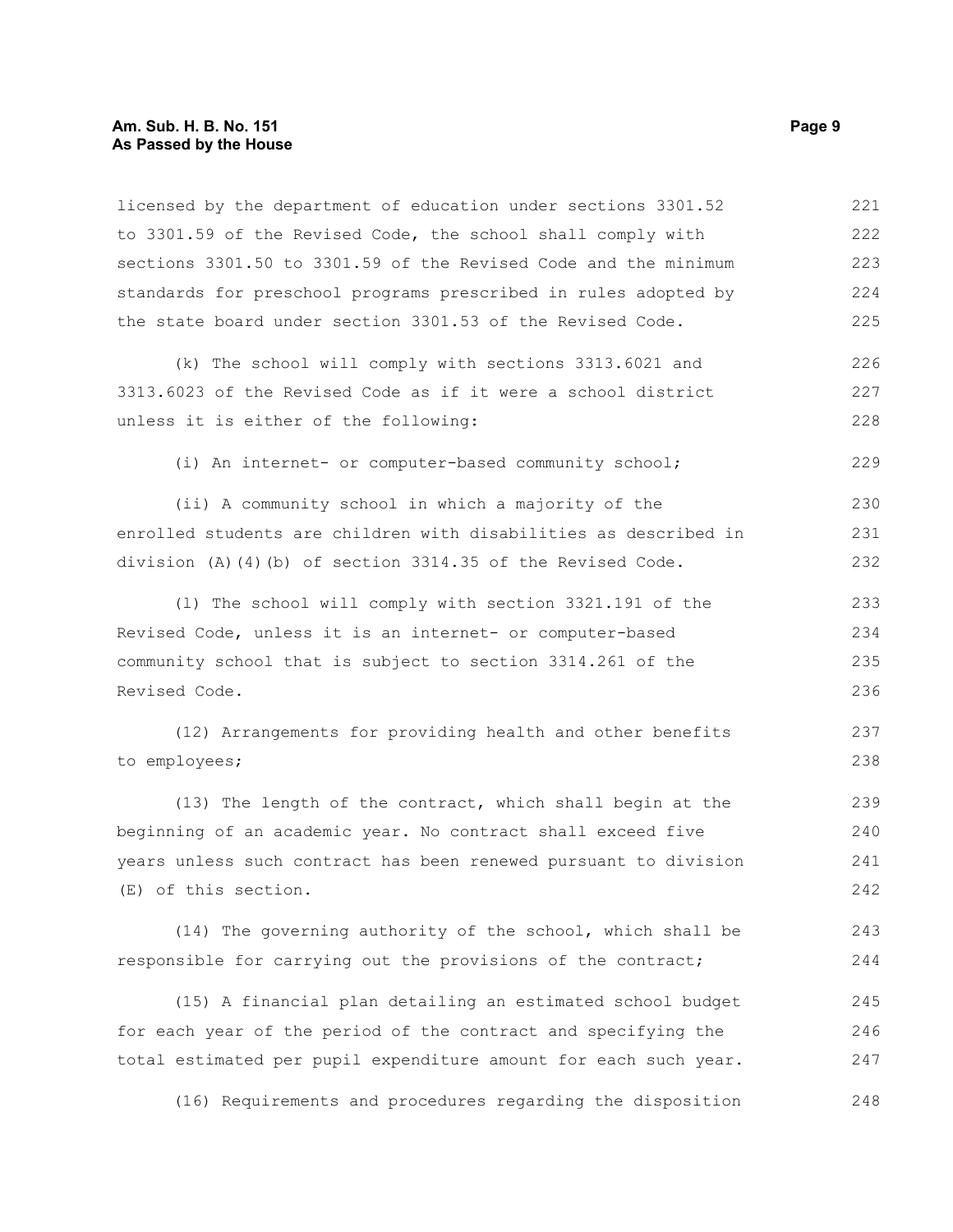#### **Am. Sub. H. B. No. 151 Page 10 As Passed by the House**

of employees of the school in the event the contract is terminated or not renewed pursuant to section 3314.07 of the Revised Code; 249 250 251

(17) Whether the school is to be created by converting all or part of an existing public school or educational service center building or is to be a new start-up school, and if it is a converted public school or service center building, specification of any duties or responsibilities of an employer that the board of education or service center governing board that operated the school or building before conversion is delegating to the governing authority of the community school with respect to all or any specified group of employees provided the delegation is not prohibited by a collective bargaining agreement applicable to such employees; 252 253 254 255 256 257 258 259 260 261 262

(18) Provisions establishing procedures for resolving disputes or differences of opinion between the sponsor and the governing authority of the community school; 263 264 265

(19) A provision requiring the governing authority to adopt a policy regarding the admission of students who reside outside the district in which the school is located. That policy shall comply with the admissions procedures specified in sections 3314.06 and 3314.061 of the Revised Code and, at the sole discretion of the authority, shall do one of the following: 266 267 268 269 270 271

(a) Prohibit the enrollment of students who reside outside the district in which the school is located; 272 273

(b) Permit the enrollment of students who reside in districts adjacent to the district in which the school is located; 274 275 276

(c) Permit the enrollment of students who reside in any 277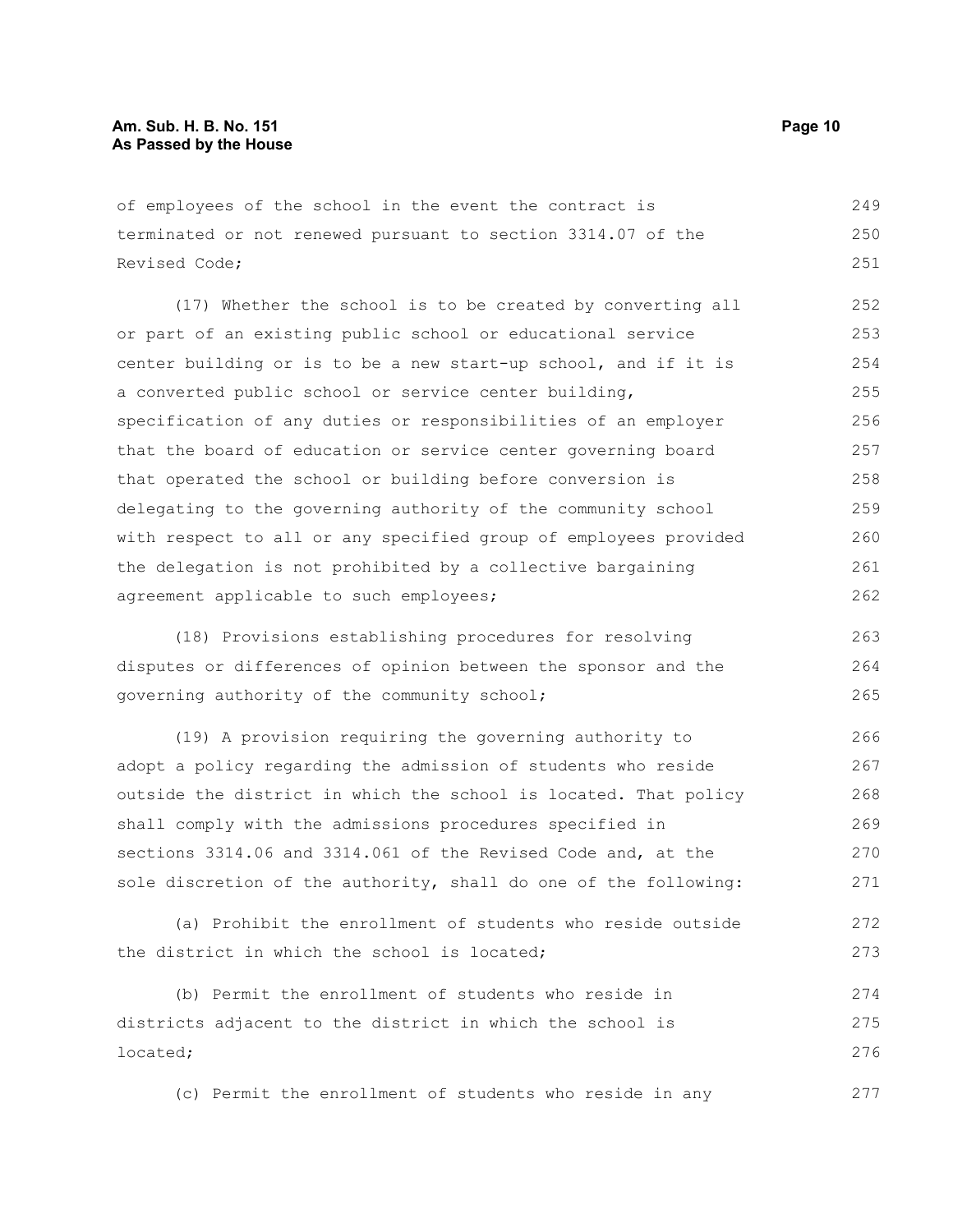other district in the state.

278

286

(20) A provision recognizing the authority of the department of education to take over the sponsorship of the school in accordance with the provisions of division (C) of section 3314.015 of the Revised Code; 279 280 281 282

(21) A provision recognizing the sponsor's authority to assume the operation of a school under the conditions specified in division (B) of section 3314.073 of the Revised Code; 283 284 285

(22) A provision recognizing both of the following:

(a) The authority of public health and safety officials to inspect the facilities of the school and to order the facilities closed if those officials find that the facilities are not in compliance with health and safety laws and regulations; 287 288 289 290

(b) The authority of the department of education as the community school oversight body to suspend the operation of the school under section 3314.072 of the Revised Code if the department has evidence of conditions or violations of law at the school that pose an imminent danger to the health and safety of the school's students and employees and the sponsor refuses to take such action. 291 292 293 294 295 296 297

(23) A description of the learning opportunities that will be offered to students including both classroom-based and nonclassroom-based learning opportunities that is in compliance with criteria for student participation established by the department under division (H)(2) of section 3314.08 of the Revised Code; 298 299 300 301 302 303

(24) The school will comply with sections 3302.04 and 3302.041 of the Revised Code, except that any action required to be taken by a school district pursuant to those sections shall 304 305 306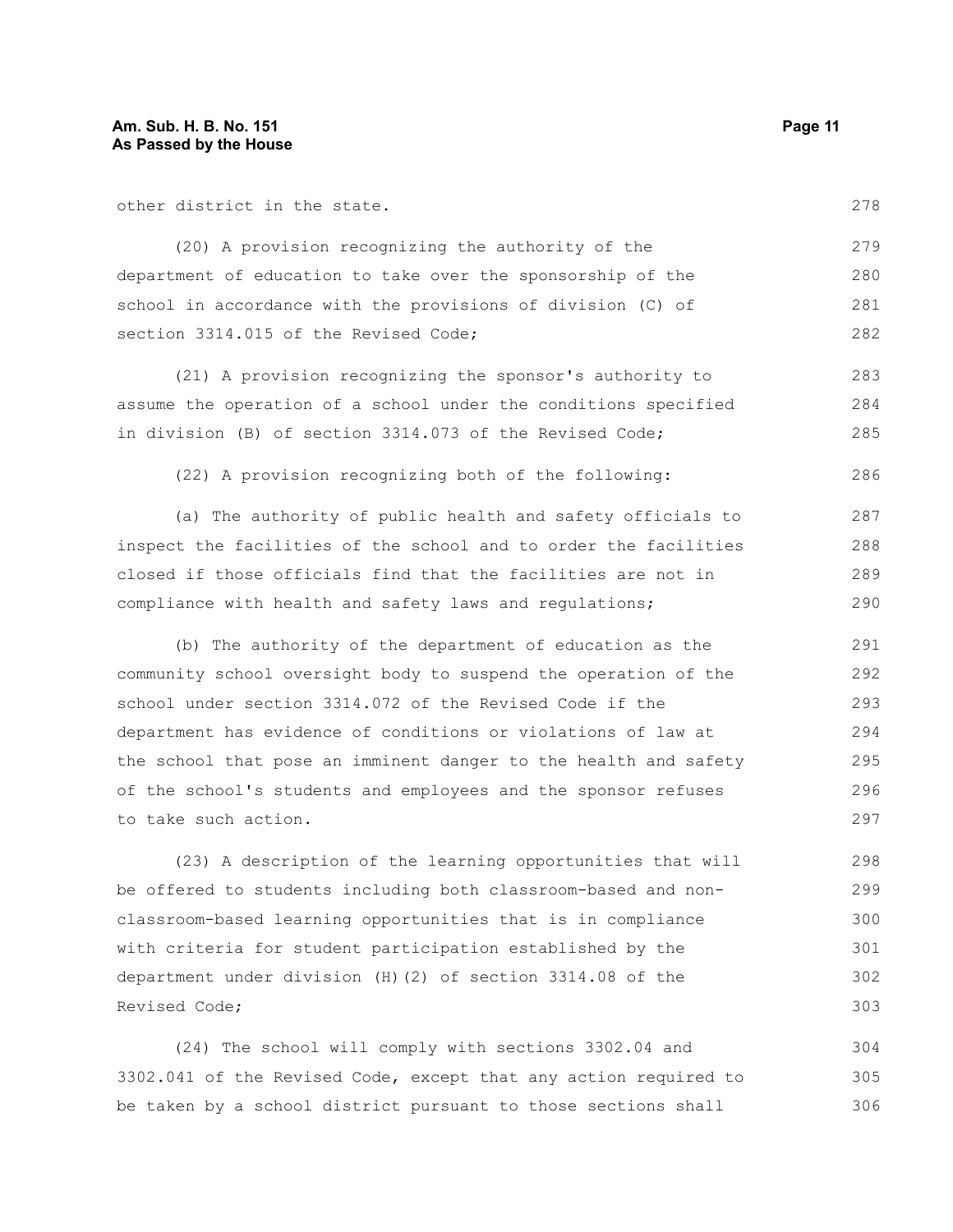be taken by the sponsor of the school. However, the sponsor shall not be required to take any action described in division (F) of section 3302.04 of the Revised Code. 307 308 309

(25) Beginning in the 2006-2007 school year, the school will open for operation not later than the thirtieth day of September each school year, unless the mission of the school as specified under division (A)(2) of this section is solely to serve dropouts. In its initial year of operation, if the school fails to open by the thirtieth day of September, or within one year after the adoption of the contract pursuant to division (D) of section 3314.02 of the Revised Code if the mission of the school is solely to serve dropouts, the contract shall be void. 310 311 312 313 314 315 316 317 318

(26) Whether the school's governing authority is planning to seek designation for the school as a STEM school equivalent under section 3326.032 of the Revised Code; 319 320 321

(27) That the school's attendance and participation policies will be available for public inspection; 322 323

(28) That the school's attendance and participation records shall be made available to the department of education, auditor of state, and school's sponsor to the extent permitted under and in accordance with the "Family Educational Rights and Privacy Act of 1974," 88 Stat. 571, 20 U.S.C. 1232g, as amended, and any regulations promulgated under that act, and section 3319.321 of the Revised Code; 324 325 326 327 328 329 330

(29) If a school operates using the blended learning model, as defined in section 3301.079 of the Revised Code, all of the following information: 331 332 333

(a) An indication of what blended learning model or models will be used; 334 335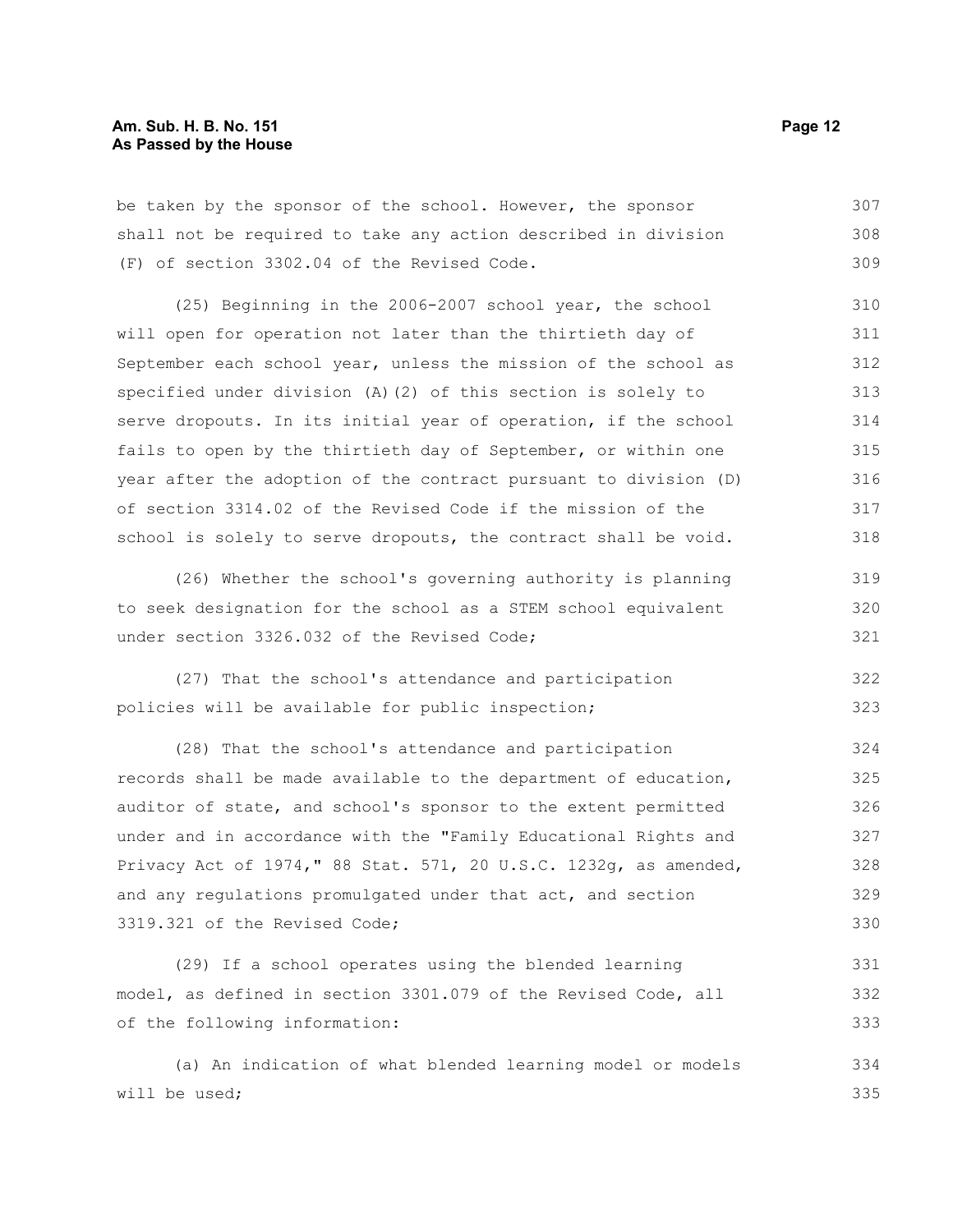#### **Am. Sub. H. B. No. 151 Page 13 As Passed by the House**

be determined and documented;

(c) The method to be used for determining competency, granting credit, and promoting students to a higher grade level; 338 339

(d) The school's attendance requirements, including how the school will document participation in learning opportunities; 340 341 342

(e) A statement describing how student progress will be monitored; 343 344

(f) A statement describing how private student data will be protected; 345 346

(g) A description of the professional development activities that will be offered to teachers. 347 348

(30) A provision requiring that all moneys the school's operator loans to the school, including facilities loans or cash flow assistance, must be accounted for, documented, and bear interest at a fair market rate;

(31) A provision requiring that, if the governing authority contracts with an attorney, accountant, or entity specializing in audits, the attorney, accountant, or entity shall be independent from the operator with which the school has contracted. 353 354 355 356 357

(32) A provision requiring the governing authority to adopt an enrollment and attendance policy that requires a student's parent to notify the community school in which the student is enrolled when there is a change in the location of the parent's or student's primary residence. 358 359 360 361 362

(33) A provision requiring the governing authority to 363

336 337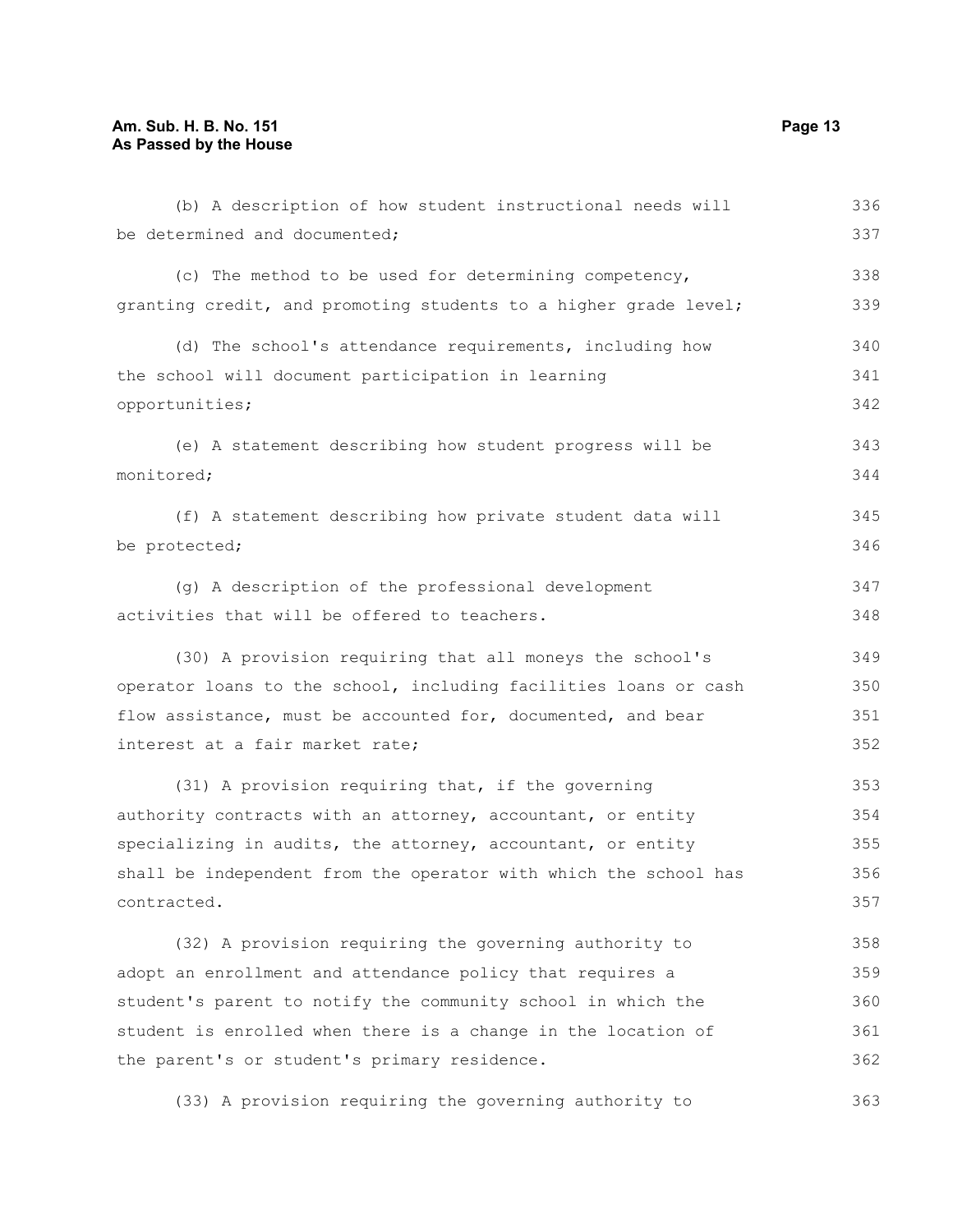adopt a student residence and address verification policy for students enrolling in or attending the school. (B) The community school shall also submit to the sponsor a comprehensive plan for the school. The plan shall specify the following: (1) The process by which the governing authority of the school will be selected in the future; (2) The management and administration of the school; (3) If the community school is a currently existing public school or educational service center building, alternative arrangements for current public school students who choose not to attend the converted school and for teachers who choose not to teach in the school or building after conversion; (4) The instructional program and educational philosophy of the school; (5) Internal financial controls. When submitting the plan under this division, the school shall also submit copies of all policies and procedures regarding internal financial controls adopted by the governing authority of the school. (C) A contract entered into under section 3314.02 of the Revised Code between a sponsor and the governing authority of a community school may provide for the community school governing authority to make payments to the sponsor, which is hereby authorized to receive such payments as set forth in the contract between the governing authority and the sponsor. The total amount of such payments for monitoring, oversight, and technical 364 365 366 367 368 369 370 371 372 373 374 375 376 377 378 379 380 381 382 383 384 385 386 387 388 389 390

assistance of the school shall not exceed three per cent of the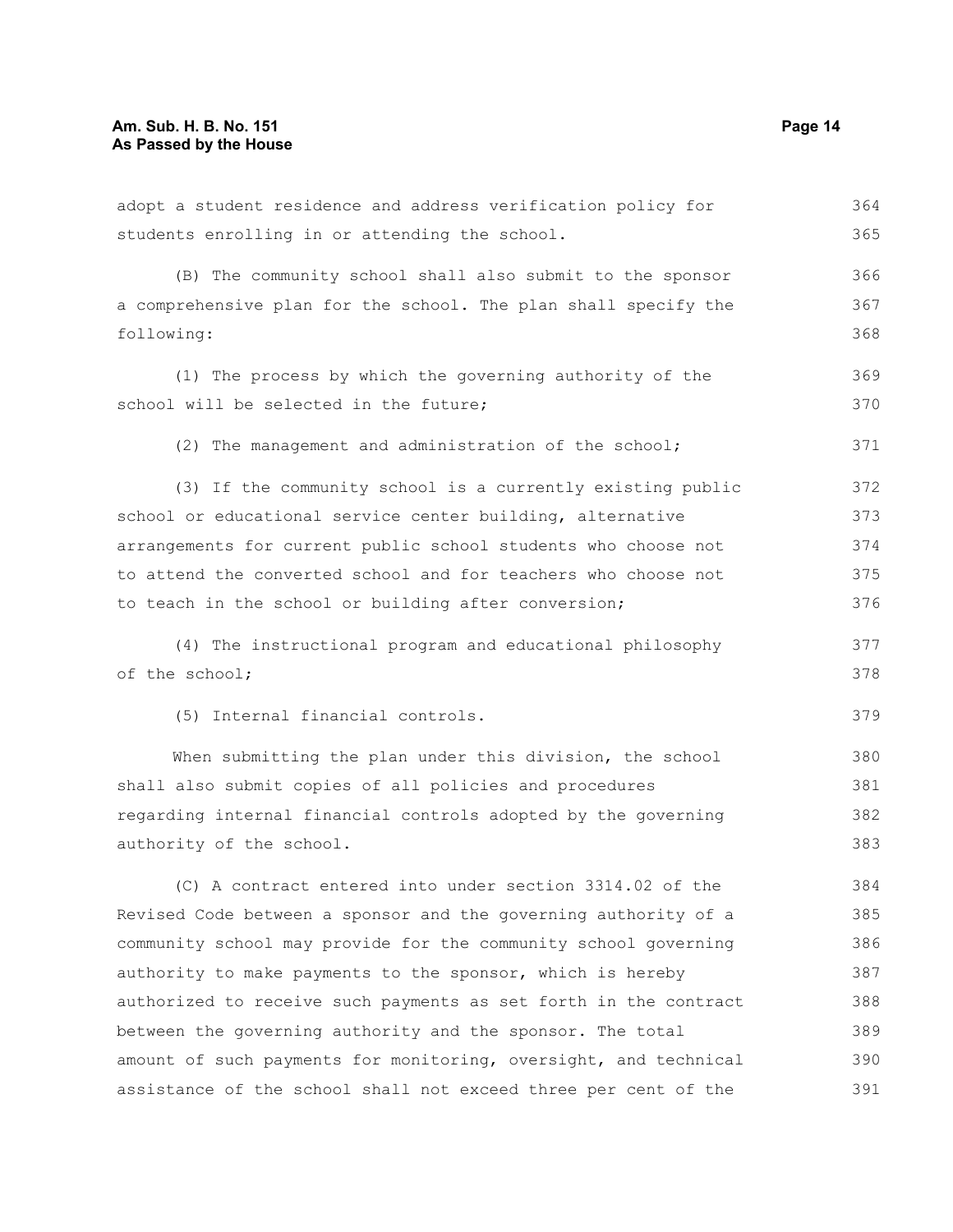| total amount of payments for operating expenses that the school  | 392 |
|------------------------------------------------------------------|-----|
| receives from the state.                                         | 393 |
| (D) The contract shall specify the duties of the sponsor         | 394 |
| which shall be in accordance with the written agreement entered  | 395 |
| into with the department of education under division (B) of      | 396 |
| section 3314.015 of the Revised Code and shall include the       | 397 |
| following:                                                       | 398 |
| (1) Monitor the community school's compliance with all           | 399 |
| laws applicable to the school and with the terms of the          | 400 |
| contract;                                                        | 401 |
| (2) Monitor and evaluate the academic and fiscal                 | 402 |
| performance and the organization and operation of the community  | 403 |
| school on at least an annual basis;                              | 404 |
| (3) Report on an annual basis the results of the                 | 405 |
| evaluation conducted under division (D) (2) of this section to   | 406 |
| the department of education and to the parents of students       | 407 |
| enrolled in the community school;                                | 408 |
| (4) Provide technical assistance to the community school         | 409 |
| in complying with laws applicable to the school and terms of the | 410 |
| contract;                                                        | 411 |
| (5) Take steps to intervene in the school's operation to         | 412 |
| correct problems in the school's overall performance, declare    | 413 |
| the school to be on probationary status pursuant to section      | 414 |
| 3314.073 of the Revised Code, suspend the operation of the       | 415 |
| school pursuant to section 3314.072 of the Revised Code, or      | 416 |
| terminate the contract of the school pursuant to section 3314.07 | 417 |
| of the Revised Code as determined necessary by the sponsor;      | 418 |
| (6) Have in place a plan of action to be undertaken in the       | 419 |

event the community school experiences financial difficulties or 420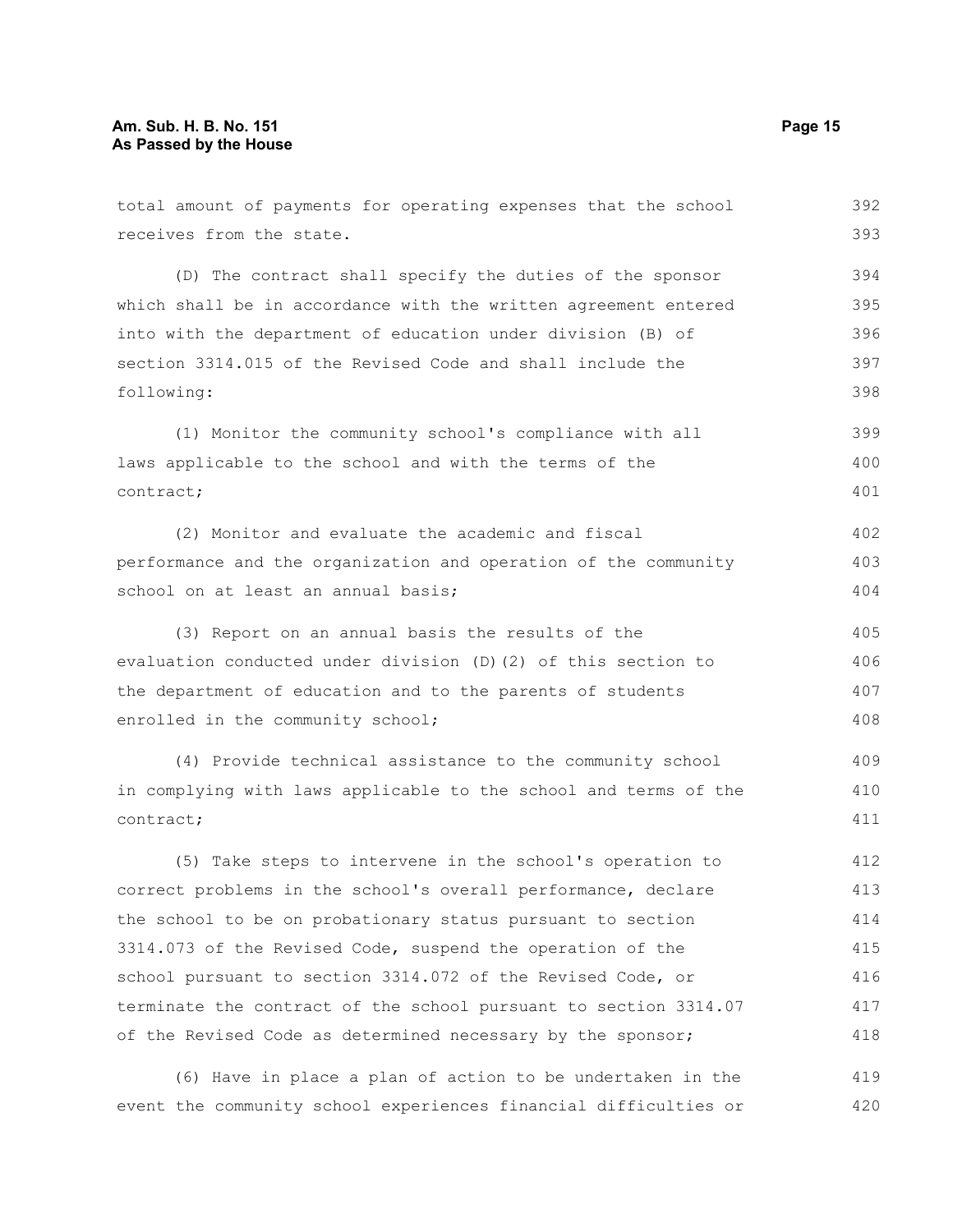closes prior to the end of a school year.

(E) Upon the expiration of a contract entered into under this section, the sponsor of a community school may, with the approval of the governing authority of the school, renew that contract for a period of time determined by the sponsor, but not ending earlier than the end of any school year, if the sponsor finds that the school's compliance with applicable laws and terms of the contract and the school's progress in meeting the academic goals prescribed in the contract have been satisfactory. Any contract that is renewed under this division remains subject to the provisions of sections 3314.07, 3314.072, and 3314.073 of the Revised Code. 422 423 424 425 426 427 428 429 430 431 432

(F) If a community school fails to open for operation within one year after the contract entered into under this section is adopted pursuant to division (D) of section 3314.02 of the Revised Code or permanently closes prior to the expiration of the contract, the contract shall be void and the school shall not enter into a contract with any other sponsor. A school shall not be considered permanently closed because the operations of the school have been suspended pursuant to section 3314.072 of the Revised Code. 433 434 435 436 437 438 439 440 441

**Sec. 3319.223.** (A) The superintendent of public instruction and the chancellor of higher education jointly shall establish the Ohio teacher residency program, which shall be a two-year, entry-level program for classroom teachers. Except as provided in division (B) of this section, the teacher residency program shall include at least the following components: 442 443 444 445 446 447

(1) Mentoring by teachers $\div$ , which may be provided online or in person. The department of education shall provide participants and mentors with access to online professional 448 449 450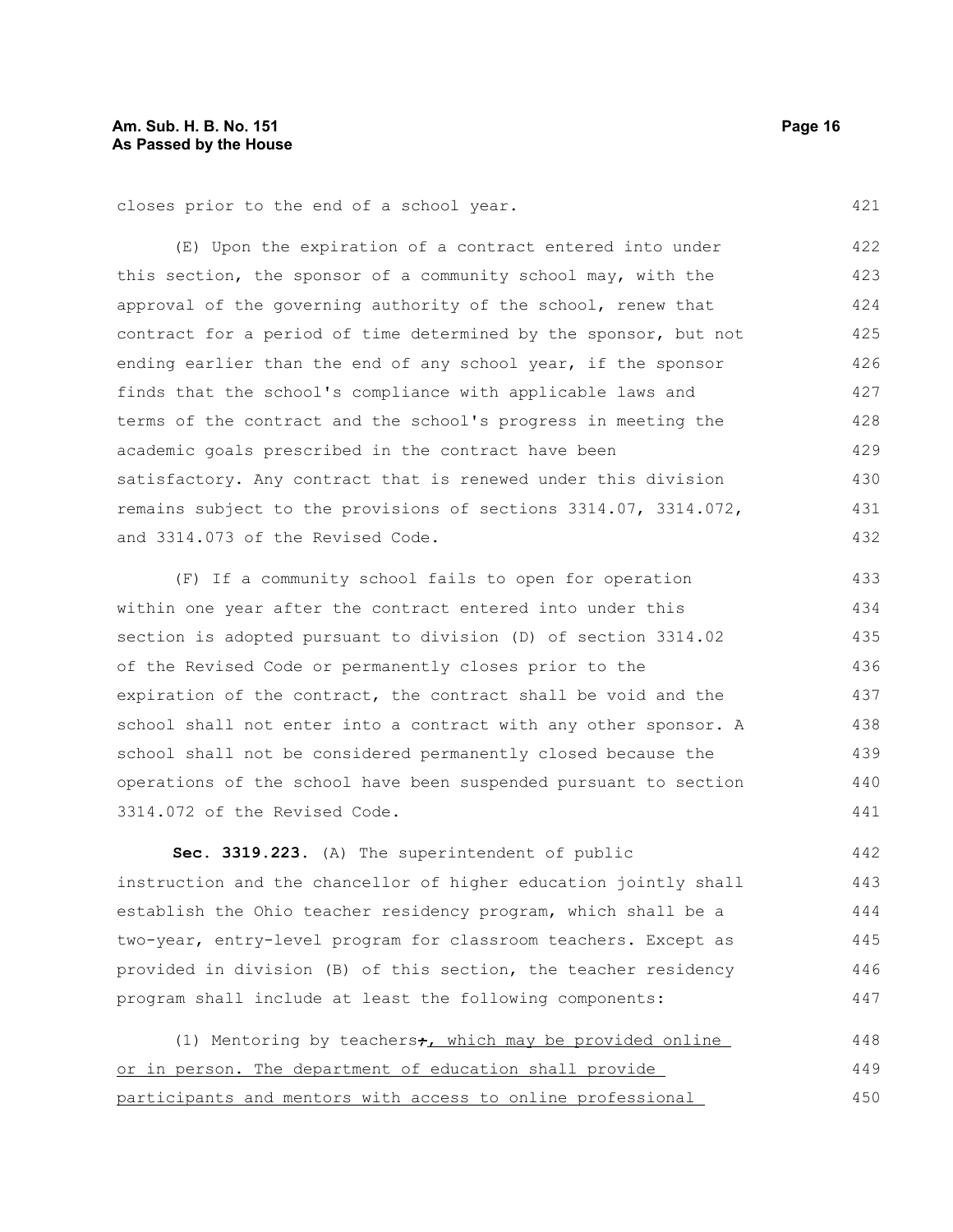## **Am. Sub. H. B. No. 151 Page 17 As Passed by the House**

| development resources and sample videos of Ohio classroom         | 451 |
|-------------------------------------------------------------------|-----|
| lessons submitted for the assessment prescribed under division    | 452 |
| (A)(3) of this section at no cost.                                | 453 |
| (2) Counseling, as determined necessary by the school             | 454 |
| district or school, to ensure that program participants receive   | 455 |
| needed professional development, The department shall provide     | 456 |
| to each participant who does not receive a passing score on the   | 457 |
| assessment under division (A) (3) of this section, at no cost,    | 458 |
| the opportunity to meet online with an instructional coach who    | 459 |
| is a certified assessor of the assessment to review the           | 460 |
| participant's assessment score results and discuss improvement    | 461 |
| strategies and professional development.                          | 462 |
| Participants who choose to meet with an instructional             | 463 |
| coach shall select from an online pool of instructional coaches   | 464 |
| who have completed training and are approved by the department.   | 465 |
| The characteristics of each coach's school or district,           | 466 |
| including its size, typology, and demographics, shall be made     | 467 |
| available. However, participants shall not be required to choose  | 468 |
| <u>an instructional coach from a similar district or school.</u>  | 469 |
| Participants who have not taken the assessment under              | 470 |
| division (A) (3) of this section may meet online with department- | 471 |
| approved instructional coaches if the participant's school        | 472 |
| district or school pays the costs associated with the meetings.   | 473 |
| (3) Measures of appropriate progression through the               | 474 |
| program, which shall include the performance-based assessment     | 475 |
| prescribed by the state board of education for resident           | 476 |
| educators. The state board shall not limit the number of          | 477 |
| attempts to successfully complete the performance-based           | 478 |
| assessment.                                                       | 479 |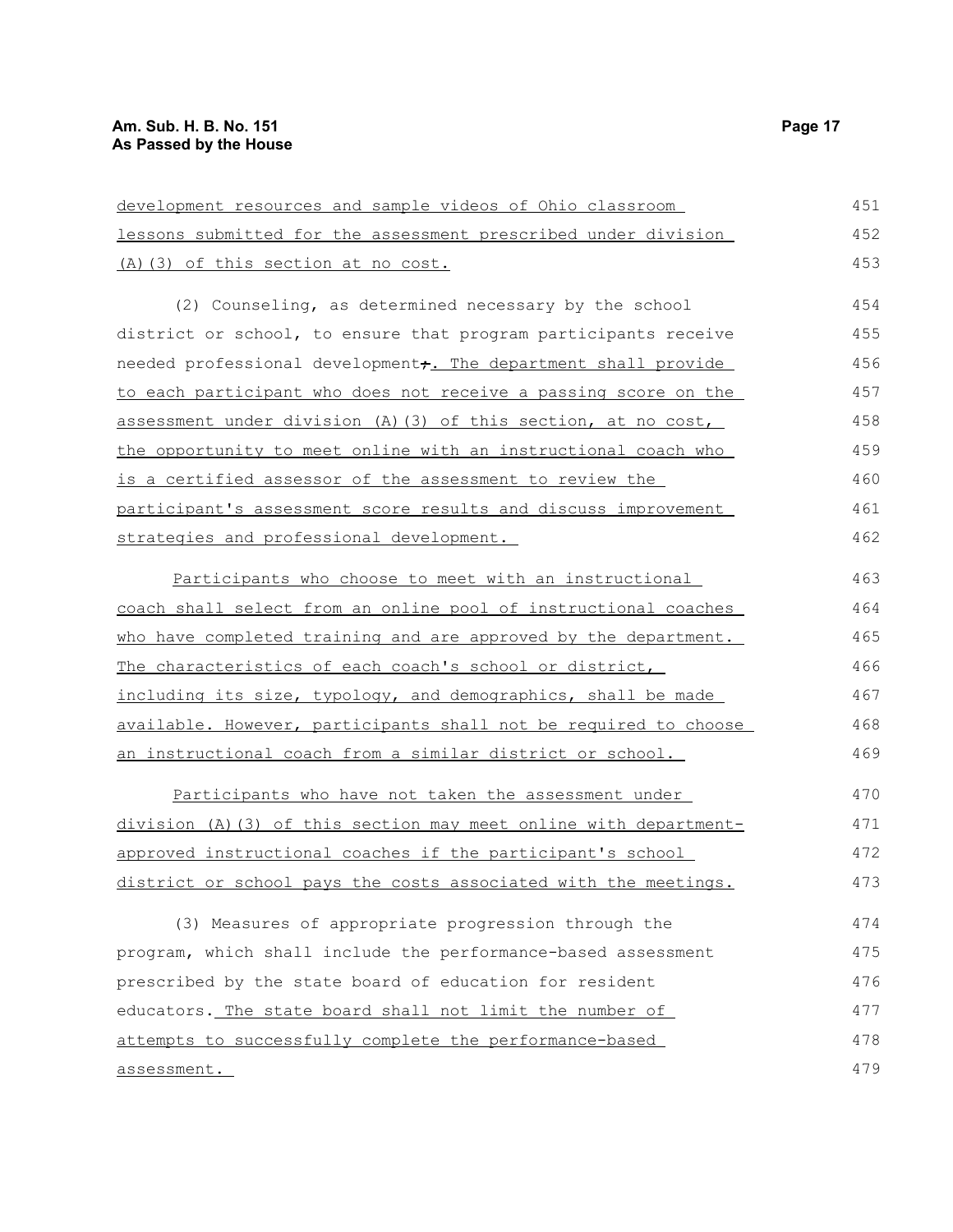## **Am. Sub. H. B. No. 151 Page 18 As Passed by the House**

| An individual may submit the assessment between the first        | 480 |
|------------------------------------------------------------------|-----|
| Tuesday of October and the first Friday of April of the          | 481 |
| individual's second year of the program. The results of the      | 482 |
| assessment shall be returned within thirty days unless a new     | 483 |
| assessor is contracted, in which case the results shall be       | 484 |
| returned in forty-five days.                                     | 485 |
| (B) No individual who is teaching career-technical courses       | 486 |
| under an alternative resident educator license issued under      | 487 |
| section 3319.26 of the Revised Code or rule of the state board   | 488 |
| shall be required to do either of the following:                 | 489 |
| (1) Complete the conditions of the Ohio teacher residency        | 490 |
| program that a participant, as of September 29, 2015, would have | 491 |
| been required to complete during the participant's first and     | 492 |
| second year of teaching under an alternative resident educator   | 493 |
| license.                                                         | 494 |
| (2) Take a performance-based assessment.                         | 495 |
| (C) The teacher residency program shall be aligned with          | 496 |
| the standards for teachers adopted by the state board under      | 497 |
| section 3319.61 of the Revised Code and best practices           | 498 |
| identified by the superintendent of public instruction.          | 499 |
| (D) Each person who holds a resident educator license            | 500 |
| issued under section 3319.22 or 3319.227 of the Revised Code or  | 501 |
| an alternative resident educator license issued under section    | 502 |
| 3319.26 of the Revised Code shall participate in the teacher     | 503 |
| residency program. Successful completion of the program shall be | 504 |
| required to qualify any such person for a professional educator  | 505 |
| license issued under section 3319.22 of the Revised Code.        | 506 |
| Sec. 3319.225. Beginning with the first school year that         | 507 |
| begins on or after the effective date of this section, the board | 508 |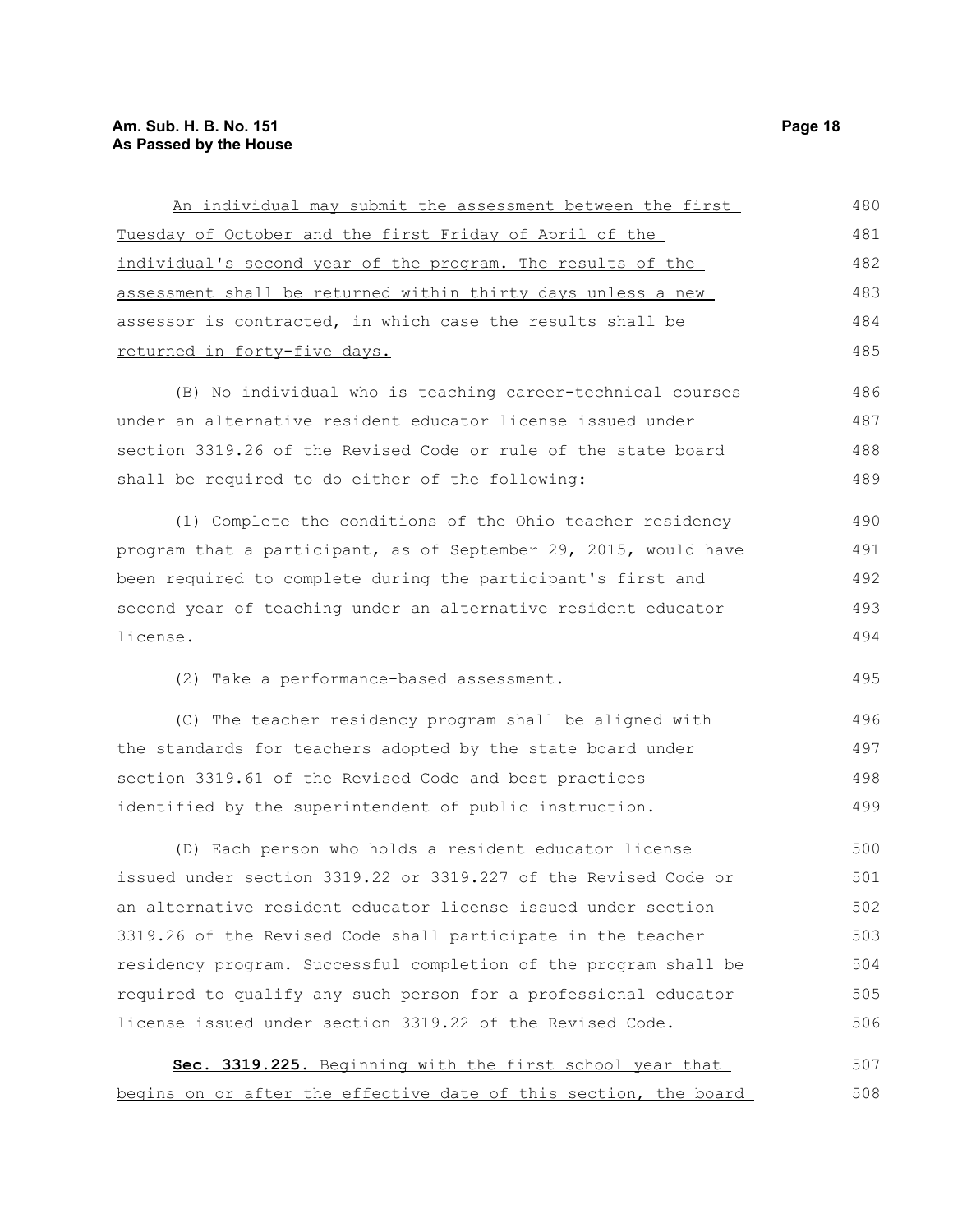## **Am. Sub. H. B. No. 151 Page 19 As Passed by the House**

| of education of each school district shall provide one day of      | 509 |
|--------------------------------------------------------------------|-----|
| professional development leave each school year, to observe a      | 510 |
| veteran classroom teacher, for each teacher employed by the        | 511 |
| district who is licensed under section 3319.22 of the Revised      | 512 |
| Code and who is not a superintendent, assistant superintendent,    | 513 |
| <u>principal, assistant principal, or other administrator, as </u> | 514 |
| <u>defined in section 3319.02 of the Revised Code.</u>             | 515 |
| Each local professional development committee established          | 516 |
| <u>under section 3319.22 of the Revised Code shall consider a </u> | 517 |
| <u>teacher's observation of a veteran teacher as part of the </u>  | 518 |
| continuing education required for license renewal under that       | 519 |
| <u>section.</u>                                                    | 520 |
| Sec. 3319.26. (A) The state board of education shall adopt         | 521 |
| rules establishing the standards and requirements for obtaining    | 522 |
| an alternative resident educator license for teaching in grades    | 523 |
| kindergarten to twelve, or the equivalent, in a designated         | 524 |
| subject area or in the area of intervention specialist, as         | 525 |
| defined by rule of the state board. The rules shall also include   | 526 |
| the reasons for which an alternative resident educator license     | 527 |
| may be renewed under division (D) of this section.                 | 528 |
| (B) The superintendent of public instruction and the               | 529 |
| chancellor of higher education jointly shall develop an            | 530 |
| intensive pedagogical training institute to provide instruction    | 531 |
| in the principles and practices of teaching for individuals        | 532 |
| seeking an alternative resident educator license. The              | 533 |
| instruction shall cover such topics as student development and     | 534 |
| learning, pupil assessment procedures, curriculum development,     | 535 |
| classroom management, and teaching methodology.                    | 536 |
| (C) The rules adopted under this section shall require             | 537 |

applicants for the alternative resident educator license to 538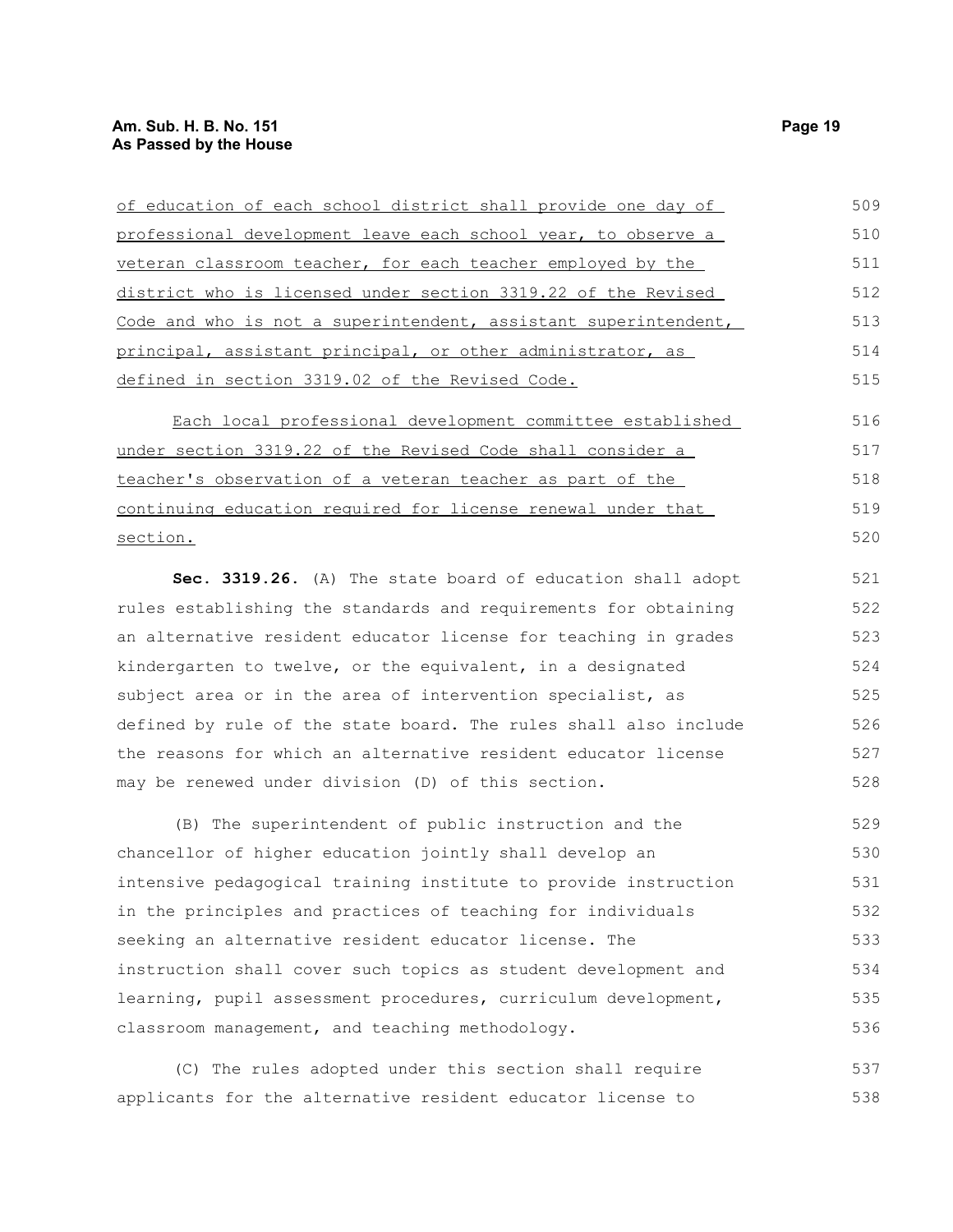satisfy the following conditions prior to issuance of the license, but they shall not require applicants to have completed a major or coursework in the subject area for which application is being made: 539 540 541 542

|  |  |  |  |  | (1) Hold a minimum of a baccalaureate degree; |  |  |  |  |
|--|--|--|--|--|-----------------------------------------------|--|--|--|--|
|--|--|--|--|--|-----------------------------------------------|--|--|--|--|

(2) Successfully complete the pedagogical training institute described in division (B) of this section or the preservice training provided to participants of a teacher preparation program that has been approved by the chancellor. The chancellor may approve any such program that requires participants to hold a bachelor's degree; have either a cumulative undergraduate grade point average of at least 2.5 out of 4.0, or its equivalent or a cumulative graduate school grade point average of at least 3.0 out of 4.0; and successfully complete the program's preservice training. 544 545 546 547 548 549 550 551 552 553

(3) Pass an examination in the subject area for which application is being made.

(D) An alternative resident educator license shall be valid for-four two years and shall be renewable for reasons specified by rules adopted by the state board pursuant to division (A) of this section. The state board, on a case-by-case basis, may extend the license's duration as necessary to enable the license holder to complete the Ohio teacher residency program established under section 3319.223 of the Revised Code. 556 557 558 559 560 561 562

(E) The rules shall require the holder of an alternative resident educator license, as a condition of continuing to hold the license, to do all of the following: 563 564 565

(1) Participate in the Ohio teacher residency program under section 3319.223 of the Revised Code; 566 567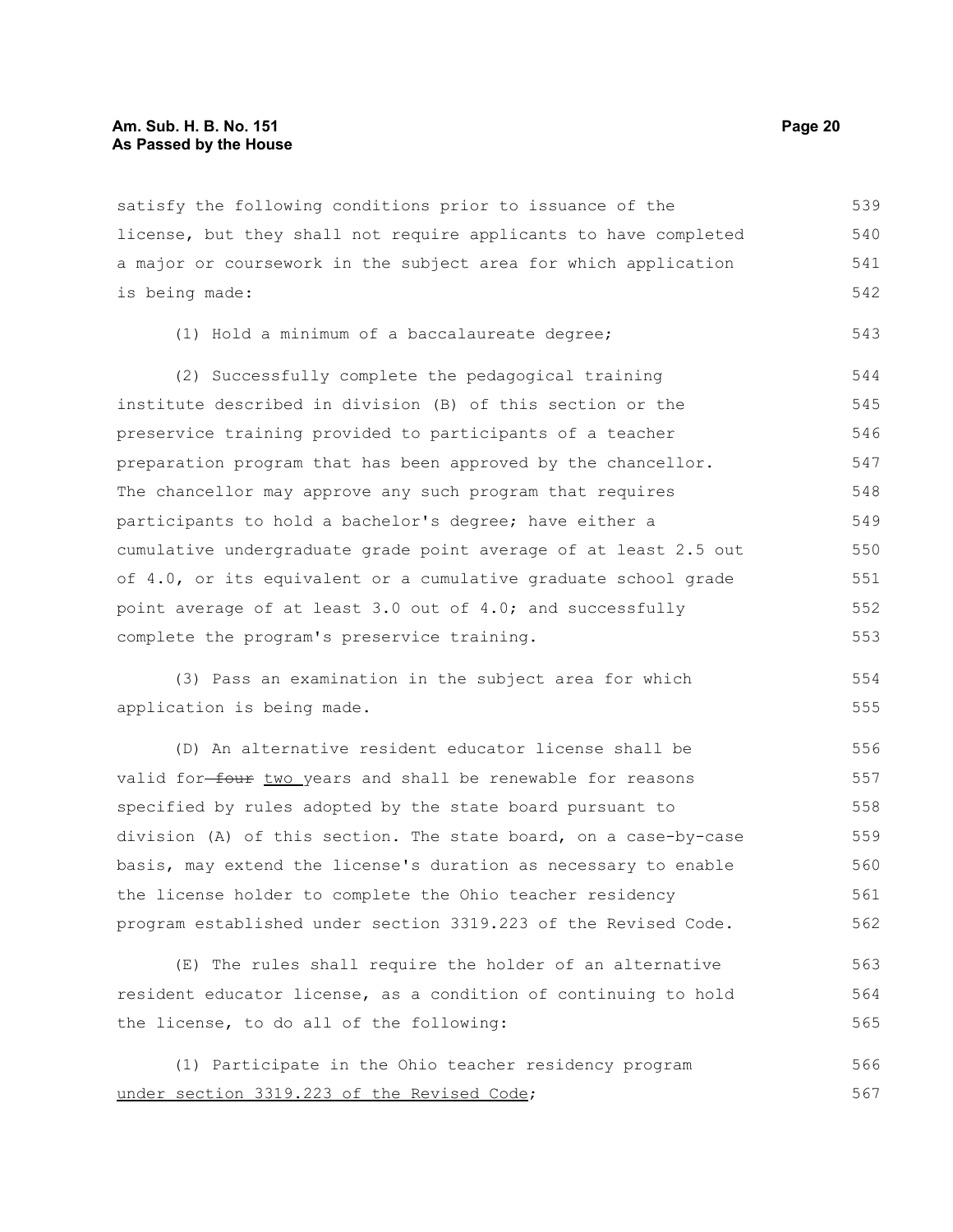## **Am. Sub. H. B. No. 151 Page 21 As Passed by the House**

| (2) Show satisfactory progress in taking and successfully        | 568 |  |
|------------------------------------------------------------------|-----|--|
| completing one of the following:                                 | 569 |  |
| (a) At least twelve additional semester hours, or the            | 570 |  |
| equivalent, of college coursework in the principles and          | 571 |  |
| practices of teaching in such topics as student development and  | 572 |  |
| learning, pupil assessment procedures, curriculum development,   | 573 |  |
| classroom management, and teaching methodology;                  | 574 |  |
| (b) Professional development provided by a teacher               | 575 |  |
| preparation program that has been approved by the chancellor     | 576 |  |
| under division (C)(2) of this section.                           | 577 |  |
| (3) Take an assessment of professional knowledge in the          | 578 |  |
| second year of teaching under the license.                       | 579 |  |
| (F) The rules shall provide for the granting of a                | 580 |  |
| professional educator license to a holder of an alternative      | 581 |  |
| resident educator license upon successfully completing all of    |     |  |
| the following:                                                   | 583 |  |
| (1) Four Two years of teaching under the alternative             | 584 |  |
| license;                                                         | 585 |  |
| (2) The additional college coursework or professional            | 586 |  |
| development described in division (E)(2) of this section;        | 587 |  |
| (3) The assessment of professional knowledge described in        | 588 |  |
| division (E)(3) of this section. The standards for successfully  | 589 |  |
| completing this assessment and the manner of conducting the      | 590 |  |
| assessment shall be the same as for any other individual who is  | 591 |  |
| required to take the assessment pursuant to rules adopted by the | 592 |  |
| state board under section 3319.22 of the Revised Code.           | 593 |  |
| (4) The Ohio teacher residency program;                          | 594 |  |
| (5) All other requirements for a professional educator           | 595 |  |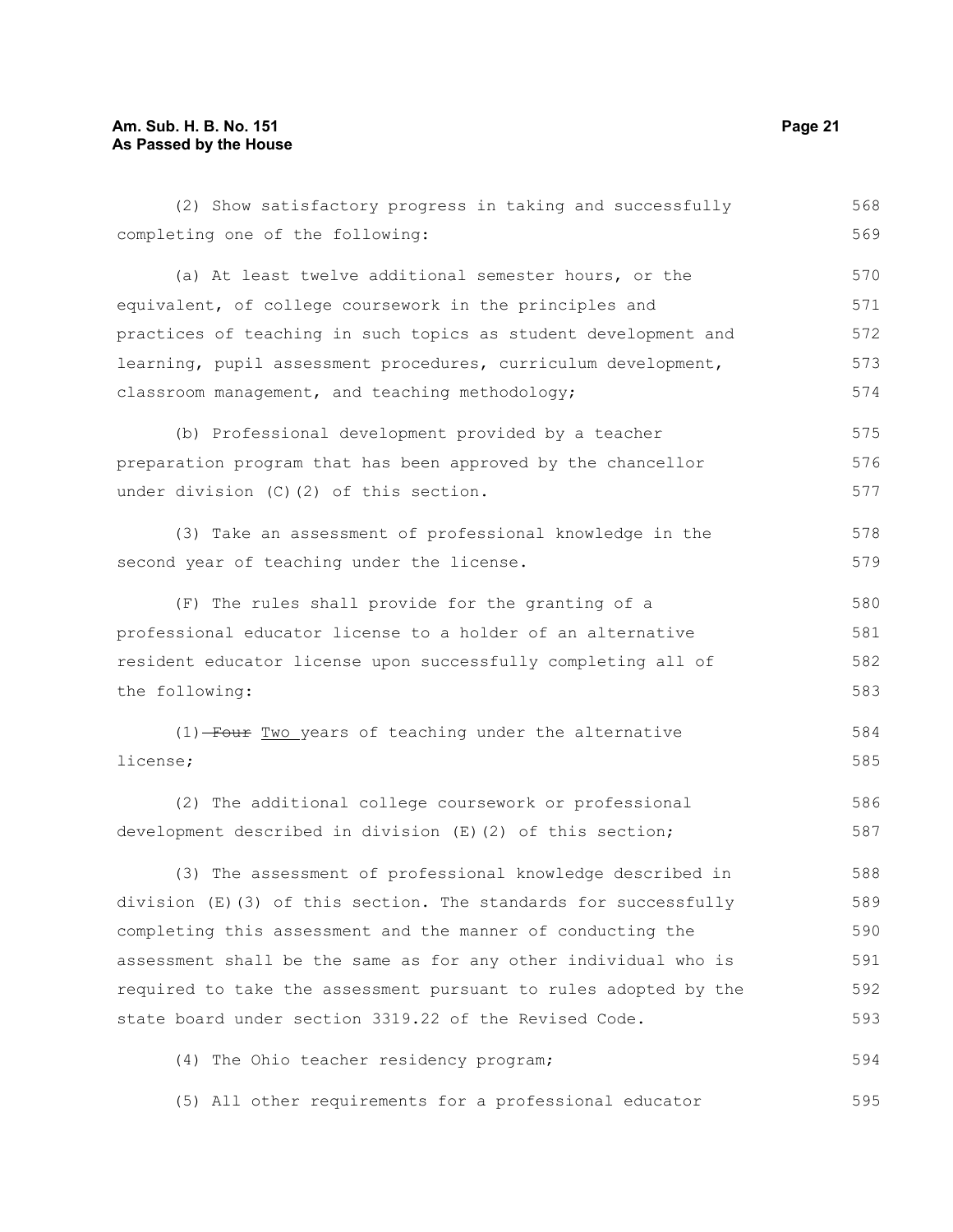license adopted by the state board under section 3319.22 of the Revised Code. (G) A person who is assigned to teach in this state as a participant in the teach for America program or who has completed two years of teaching in another state as a participant in that program shall be eligible for a license only under section 3319.227 of the Revised Code and shall not be eligible for a license under this section. **Sec. 3326.11.** Each science, technology, engineering, and mathematics school established under this chapter and its governing body shall comply with sections 9.90, 9.91, 109.65, 121.22, 149.43, 2151.357, 2151.421, 2313.19, 2921.42, 2921.43, 3301.0714, 3301.0715, 3301.0729, 3301.948, 3302.037, 3313.14, 3313.15, 3313.16, 3313.18, 3313.201, 3313.26, 3313.472, 3313.48, 3313.481, 3313.482, 3313.50, 3313.539, 3313.5310, 3313.608, 3313.6012, 3313.6013, 3313.6014, 3313.6015, 3313.6020, 3313.6021, 3313.6024, 3313.6025, 3313.6026, 3313.61, 3313.611, 3313.614, 3313.615, 3313.617, 3313.618, 3313.6114, 3313.643, 3313.648, 3313.6411, 3313.66, 3313.661, 3313.662, 3313.666, 3313.667, 3313.668, 3313.669, 3313.6610, 3313.67, 3313.671, 3313.672, 3313.673, 3313.69, 3313.71, 3313.716, 3313.718, 3313.719, 3313.7112, 3313.721, 3313.80, 3313.801, 3313.814, 3313.816, 3313.817, 3313.818, 3313.86, 3313.89, 3313.96, 3319.073, 3319.077, 3319.078, 3319.21, 3319.225, 3319.238, 3319.318, 3319.32, 3319.321, 3319.35, 3319.39, 3319.391, 3319.393, 3319.41, 3319.45, 3319.46, 3320.01, 3320.02, 3320.03, 3321.01, 3321.041, 3321.05, 3321.13, 3321.14, 3321.141, 3321.17, 3321.18, 3321.19, 3321.191, 3323.251, 3327.10, 4111.17, 4113.52, 5502.262, and 5705.391 and Chapters 102., 117., 1347., 2744., 3307., 3309., 3365., 3742., 4112., 4123., 4141., and 4167. of the Revised Code as if it were a school district. 596 597 598 599 600 601 602 603 604 605 606 607 608 609 610 611 612 613 614 615 616 617 618 619 620 621 622 623 624 625 626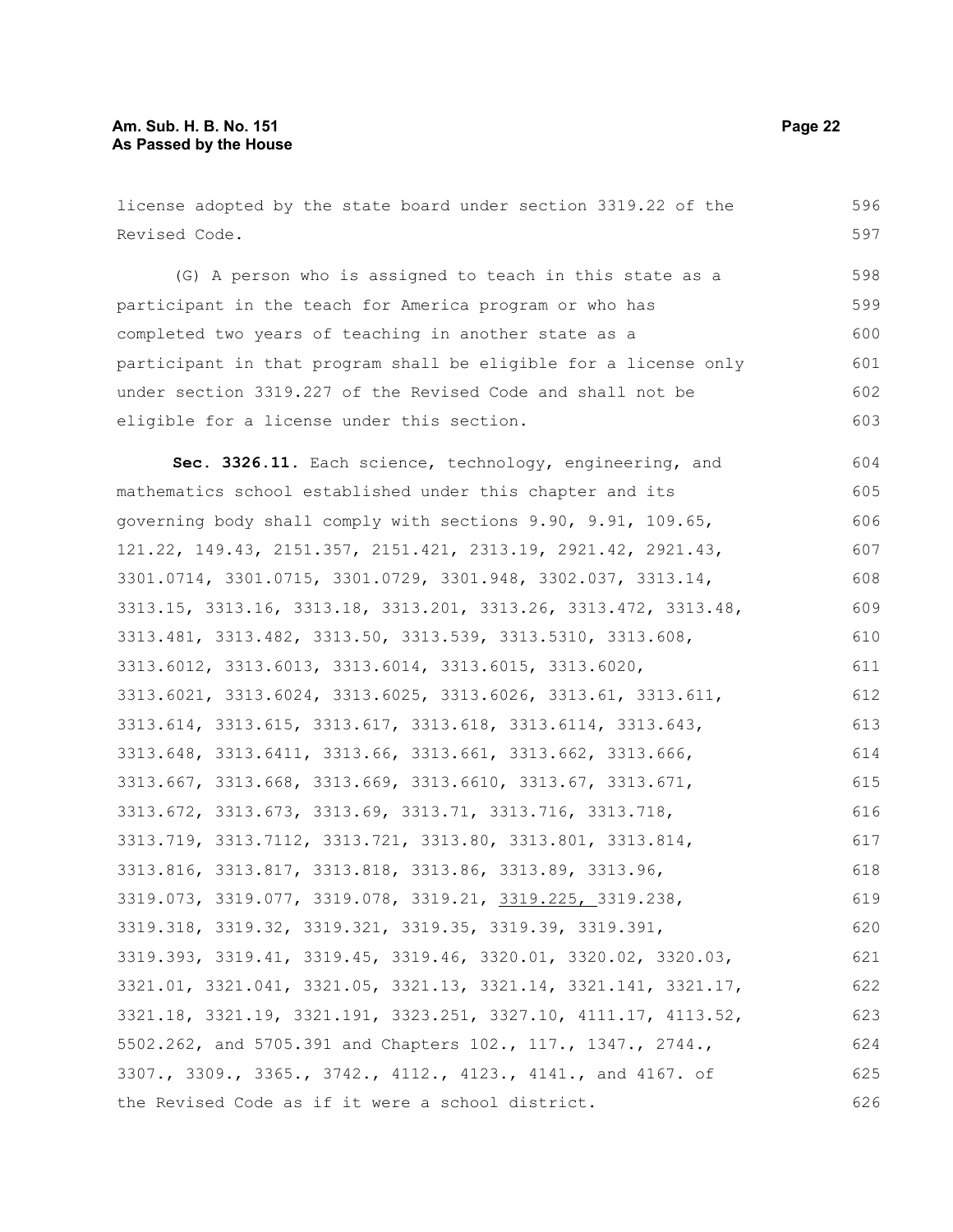| Sec. 3345.561. (A) As used in this section:                      | 627 |
|------------------------------------------------------------------|-----|
| (1) "Private college" means a nonprofit institution that         | 628 |
| holds a certificate of authorization issued under section        | 629 |
| 1713.02 of the Revised Code;                                     | 630 |
| (2) "State institution of higher education" has the same         | 631 |
| meaning as in section 3345.011 of the Revised Code.              | 632 |
| (B) Each state institution of higher education or private        | 633 |
| college that is a member of the national collegiate athletics    | 634 |
| association, the national association of intercollegiate         | 635 |
| athletics, or the national junior college association shall      | 636 |
| designate intercollegiate athletic teams and sports based on the | 637 |
| sex of the participants as follows:                              | 638 |
| (1) One single-sex team for participants of the female           | 639 |
| sex;                                                             | 640 |
| (2) One single-sex team for participants of the male sex;        | 641 |
| (3) If applicable, one team for participants of both the         | 642 |
| female and male sexes.                                           | 643 |
| (C) No state institution or private college to which             | 644 |
| division (B) of this section applies shall allow individuals of  | 645 |
| the male sex to participate on athletic teams or in athletic     | 646 |
| competitions designated for only participants of the female sex. | 647 |
| (D) If a participant's sex is disputed, the participant          | 648 |
| shall establish the participant's sex by presenting a signed     | 649 |
| physician's statement indicating the participant's sex based     | 650 |
| upon only the following:                                         | 651 |
| The participant's internal and external reproductive<br>(1)      | 652 |
| anatomy;                                                         | 653 |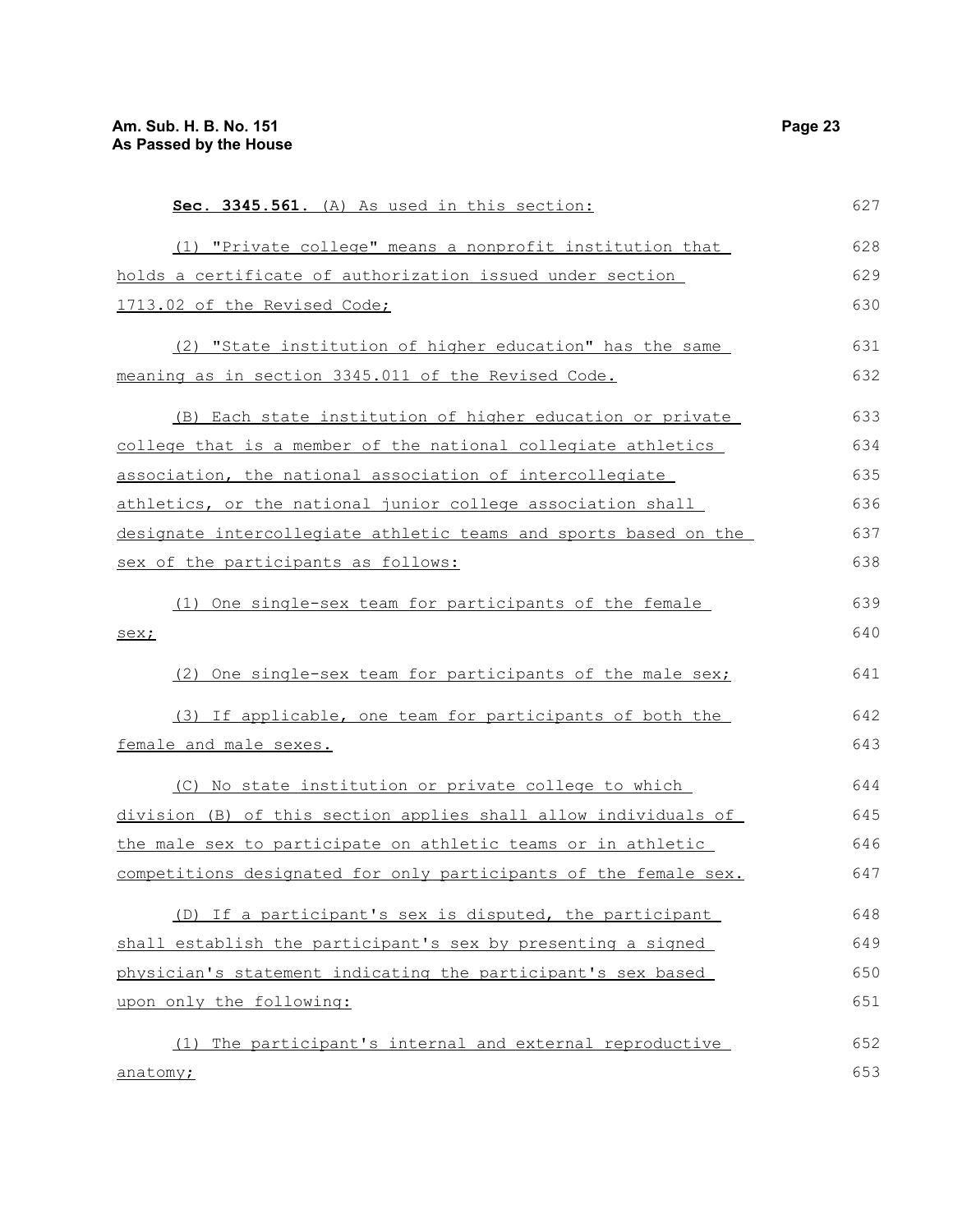| (2) The participant's normal endogenously produced levels        | 654 |
|------------------------------------------------------------------|-----|
| of testosterone;                                                 | 655 |
| (3) An analysis of the participant's genetic makeup.             | 656 |
| (E) No agency or political subdivision of the state and no       | 657 |
| accrediting organization or athletic association that operates   | 658 |
| or has business activities in this state shall process a         | 659 |
| complaint, begin an investigation, or take any other adverse     | 660 |
| action against a state institution of higher education or        | 661 |
| private college for maintaining separate single-sex              | 662 |
| intercollegiate athletic teams or sports for participants of the | 663 |
| female sex.                                                      | 664 |
| (F) (1) Any participant who is deprived of an athletic           | 665 |
| opportunity or suffers a direct or indirect harm as a result of  | 666 |
| a violation of this section shall have a private cause of action | 667 |
| for injunctive relief, damages, and any other relief available   | 668 |
| against the state institution or the private college.            | 669 |
| (2) Any participant who is subject to retaliation or other       | 670 |
| adverse action by a state institution or private college as a    | 671 |
| result of reporting a violation of this section shall have a     | 672 |
| private cause of action for injunctive relief, damages, and any  | 673 |
| other relief available against the entity that takes the         | 674 |
| retaliatory or other adverse action.                             | 675 |
| (3) Any state institution or private college that suffers        | 676 |
| any direct or indirect harm as a result of a violation of        | 677 |
| division (E) of this section shall have a private cause of       | 678 |
| action for injunctive relief, damages, and any other relief      | 679 |
| available against the agency, political subdivision, accrediting | 680 |
| organization, or athletic association that violates that         | 681 |
| division.                                                        | 682 |